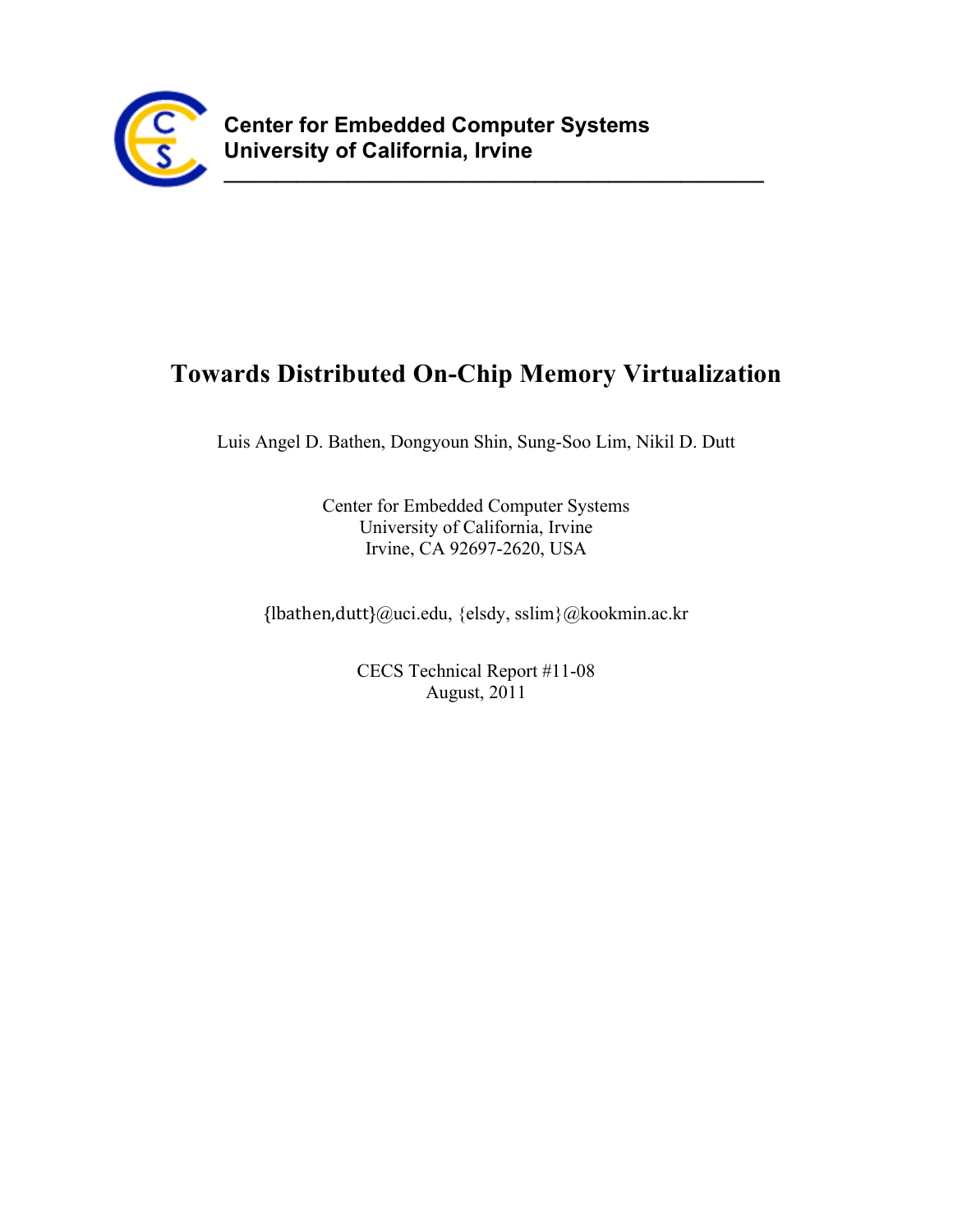# **Towards Distributed On-Chip Memory Virtualization**

LUIS ANGEL D. BATHEN, University of California, Irvine DONGYOUN SHIN, Kookmin University, Seoul, South Korea SUNG-SOO LIM, Kookmin University, Seoul, South Korea NIKIL D. DUTT, University of California, Irvine

Emerging multicore platforms are increasingly deploying distributed scratchpad memories to achieve lower energy and area together with higher predictability; but this requires transparent and efficient software management of these critical resources. In this paper, we introduce SPMVisor, a hardware/software layer that virtualizes the scratchpad memory space in order to facilitate the use of distributed SPMs in an efficient, transparent and secure manner. We introduce the notion of virtual scratchpad memories (vSPMs), which can be dynamically created and managed as regular SPMs. To protect the on-chip memory space, the SPMVisor supports vSPM-level and block-level access control lists. In order to efficiently manage the on-chip real-estate, our SPMVisor supports policy-driven allocation strategies based on privilege levels. Our experimental results on Mediabench/CHStone benchmarks running on various Chip-Multiprocessor configurations and software stacks (RTOS, virtualization, secure execution) show that SPMVisor enhances performance by 71% on average and reduces power consumption by 79% on average.

Categories and Subject Descriptors: C.3 [**Special-purpose and Application-based systems**]: Real-time and embedded systems; D.4.6 [**Security and Protection**]: Access Controls; Security Kernels; B.3 [**Design Styles**]: Virtual Memory; D.4 [**Storage Management**]: Distributed memories

General Terms: Design, Management, Performance, Security

Additional Key Words and Phrases: information assurance; security; chip-multiprocessors; policy; scratchpad memory; virtualization; embedded systems

## **1. INTRODUCTION**

The ever increasing demands of the embedded system software stack, limitations in the uniprocessor domain [Agarwal et al. 2000], and technology scaling have pushed for the move towards multiprocessor technology ([IBM 2005; Intel 2009; Tilera 2010]). A byproduct of the multicore phenomena is the rapid integration of distributed scratchpad memories (SPMs) into the memory hierarchy [IBM 2005] due to their increased predictability, reduced area and power consumption [Banakar et al. 2002]. Moreover, the adoption of multicore platforms further motivate the need for multi-task environments, where system resources such as SPMs need to be shared. Sharing of the SPMs is a critical task as they tend to hold critical data (commonly used data, sensitive data, etc.), and it has been shown that efficient SPM utilization leads to great energy savings and power consumption [Panda et al. 1997; Banakar et al. 2002; Verma et al. 2003; Issenin et al. 2006; Cho et al. 2008]. Traditional approaches assume that a given application is granted full access to the underlying resources [Panda et al. 1997; Banakar

c 2010 ACM 1539-9087/2010/03-ART39 \$10.00

DOI 10.1145/0000000.0000000 http://doi.acm.org/10.1145/0000000.0000000

This research was partially supported by NSF Variability Expeditions Award CCF-1029783, and SFS/NSF Grant No. 0723955.

Authors' addresses: Luis Angel D. Bathen and Nikil Dutt, Center for Embedded Computer Systems, School of Information and Computer Science, University of California at Irvine, Irvine, CA 92697;

Permission to make digital or hard copies of part or all of this work for personal or classroom use is granted without fee provided that copies are not made or distributed for profit or commercial advantage and that copies show this notice on the first page or initial screen of a display along with the full citation. Copyrights for components of this work owned by others than ACM must be honored. Abstracting with credit is permitted. To copy otherwise, to republish, to post on servers, to redistribute to lists, or to use any component of this work in other works requires prior specific permission and/or a fee. Permissions may be requested from Publications Dept., ACM, Inc., 2 Penn Plaza, Suite 701, New York, NY 10121-0701 USA, fax +1 (212) 869-0481, or permissions@acm.org.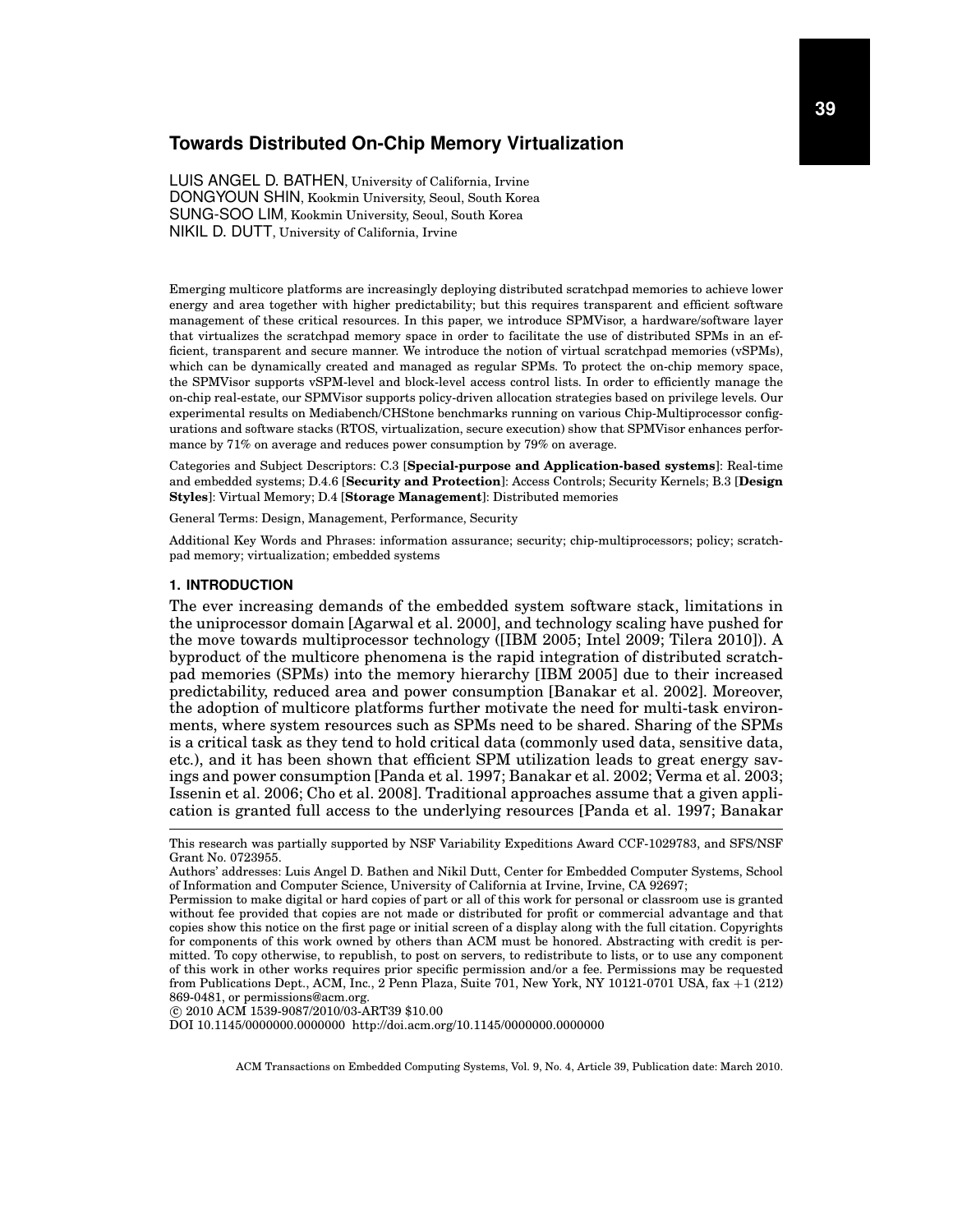et al. 2002; Verma et al. 2003; Issenin et al. 2006; Cho et al. 2008; Jung et al. 2010; Bai and Shrivastava 2010; Suhendra et al. 2006], however, in multi-tasking environments such approaches will not work as the state of the system (applications running, memory requirements) will vary. Techniques for sharing the on-chip SPMs have been proposed [Suhendra et al. 2008; Gauthier et al. 2010; Takase et al. 2010], however, they assume that the applications are known ahead of time. These assumptions were true for closed systems, but as open systems (e.g., Android [Google ]) start to be widely adopted, what programs are loaded onto the device will not be necessarily known at compile time. Deploying open environments comes at a price; with the ability to download and run pre-compiled applications, combined with greater on-chip resources, and the ability to share resources opens the door to new threats (e.g., side channel attacks [Wang and Lee 2007]) that were not present in the uniprocessor domain, much less in closed systems. As a result, any one of these vulnerabilities may lead the system to (a) run a malicious application that tries to access sensitive data via software exploits (e.g., buffer overflows [Coburn et al. 2005]), or (b) expose private information via side channel attacks [Wang and Lee 2007]. Virtualization has been proposed as a possible solution to the ever growing threats in open systems, where VM instances with various privilege levels may run different software stacks [Heiser 2008]; however, such approaches do not address the problem of on-chip memory management.

In this paper, we introduce the concept of *SPMVisor, a hardware/software layer that virtualizes the scratchpad memory space in order to facilitate the use of distributed SPMs in an efficient, transparent and secure manner*. To provide dynamic distributed SPM memory allocation support to any application that is installed in our system (e.g., downloaded applications, launching of VM instances), we introduce the notion of virtual scratchpad memories (vSPMs), which can be dynamically created and managed as regular SPMs. To protect the on-chip memory space, the SPMVisor supports vSPMlevel and block-level access control lists. Finally, in order to efficiently manage the on-chip real-estate, our SPMVisor supports policy-driven allocation strategies based on privilege levels. Our experimental results on Mediabench/CHStone benchmarks running on various Chip-Multiprocessor configurations and software stacks (RTOS, virtualization, secure execution) show that SPMVisor enhances performance by 71% on average and reduces power consumption by 79% on average.

## **2. MOTIVATION**

Two major issues motivate our work: 1) The challenge of providing dynamic distributed SPM memory allocation/de-allocation support in the presence of a multi-tasking environment. 2) The need for on-chip virtualization support for virtualized environments and trusted application execution.

# **2.1. Shared SPMs in Heterogeneous Multi-tasking Environments**

Figure 1 shows a set of applications being executed (App1-App4) by two CPUs (CPU0, CPU1) utilizing a total of two SPMs (4KB space each) with temporal and spatial allocation (hybrid allocation) [Takase et al. 2010] and pre-defined schedules. Such schemes work well in closed systems, however, it might not be feasible to predict all the combinations of all the applications that will be running concurrently in an open system (e.g., Android). Consider the case where a high-priority application is launched (App5 denoted by the red/dotted box in Figure 1); two schemes can be used: 1) Flush the contents of the SPM and grant full SPM access to App5. 2) Strictly follow the static placement and map contents for App5 to off-chip memory as shown in Figure 1. Assume that App5 is a critical application with real-time requirements; then mapping the data off-chip might not be the best approach as the overhead due to off-chip accesses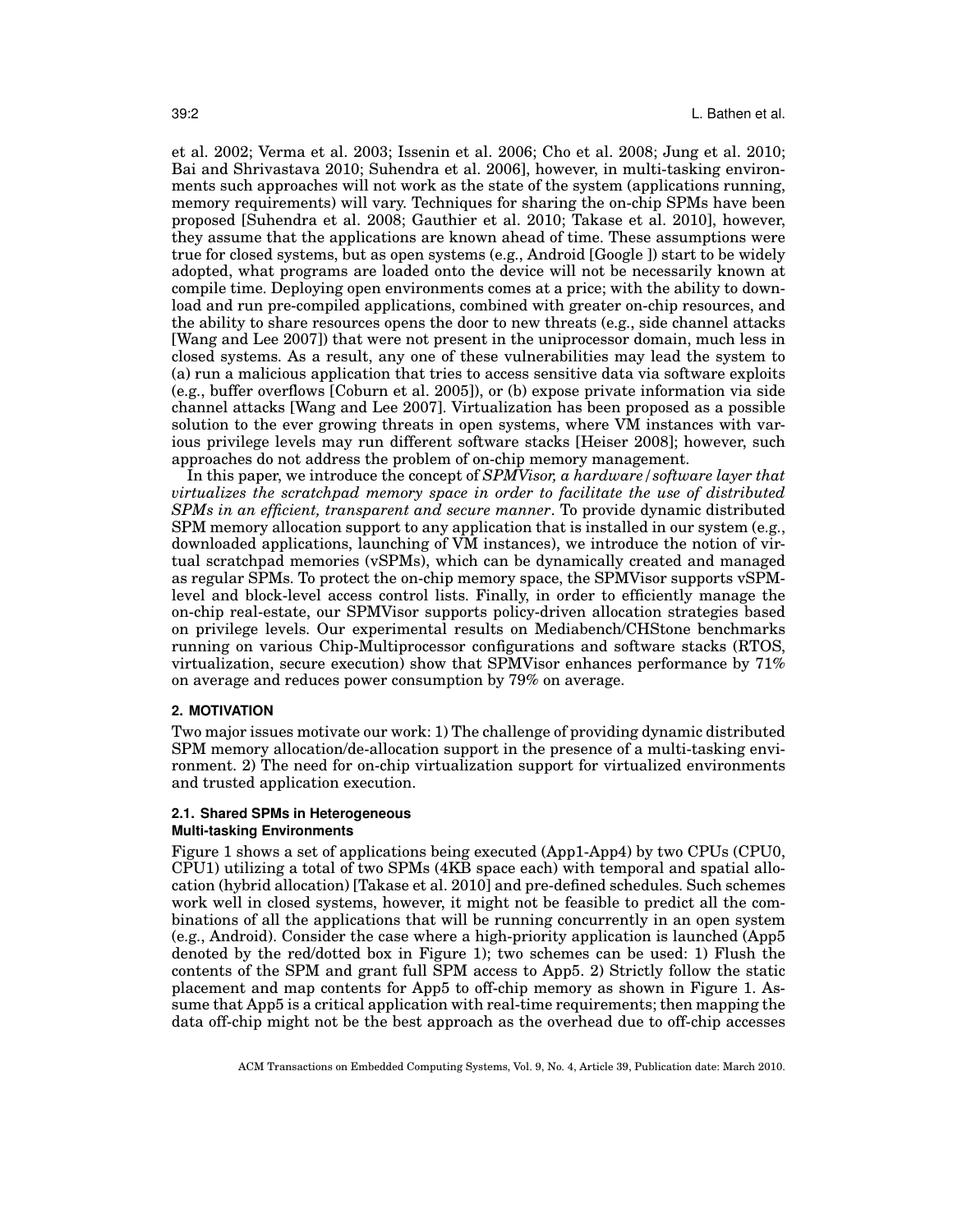

Multi-tasking with Temporal/Spatial Data Placement Support

Fig. 1. Optimal data placement is not guaranteed in open environments (e.g., Android based systems)

might lead it to miss its deadlines. Figure 1 shows the need for dynamic allocation of SPM space considering the priority of the applications in a heterogenous multi-tasking system.



Fig. 2. Halting all executing processes and flushing SPM contents in order to provide a trusted execution environment

# **2.2. Trusted Application Execution**

Trusted application execution is needed in a heterogeneous open environment as trusted applications that process sensitive data (e.g., mobile banking) share the same system/hardware resources as untrusted applications. In order to provide a trusted environment various schemes can be deployed: 1) The use of virtualization to isolate resources and run applications inside their own VM instances [Heiser 2008]. 2) The use of small Trusted Computing Bases (TCBs) with dynamic trusted environment generation based on halting the system and granting full system access to the application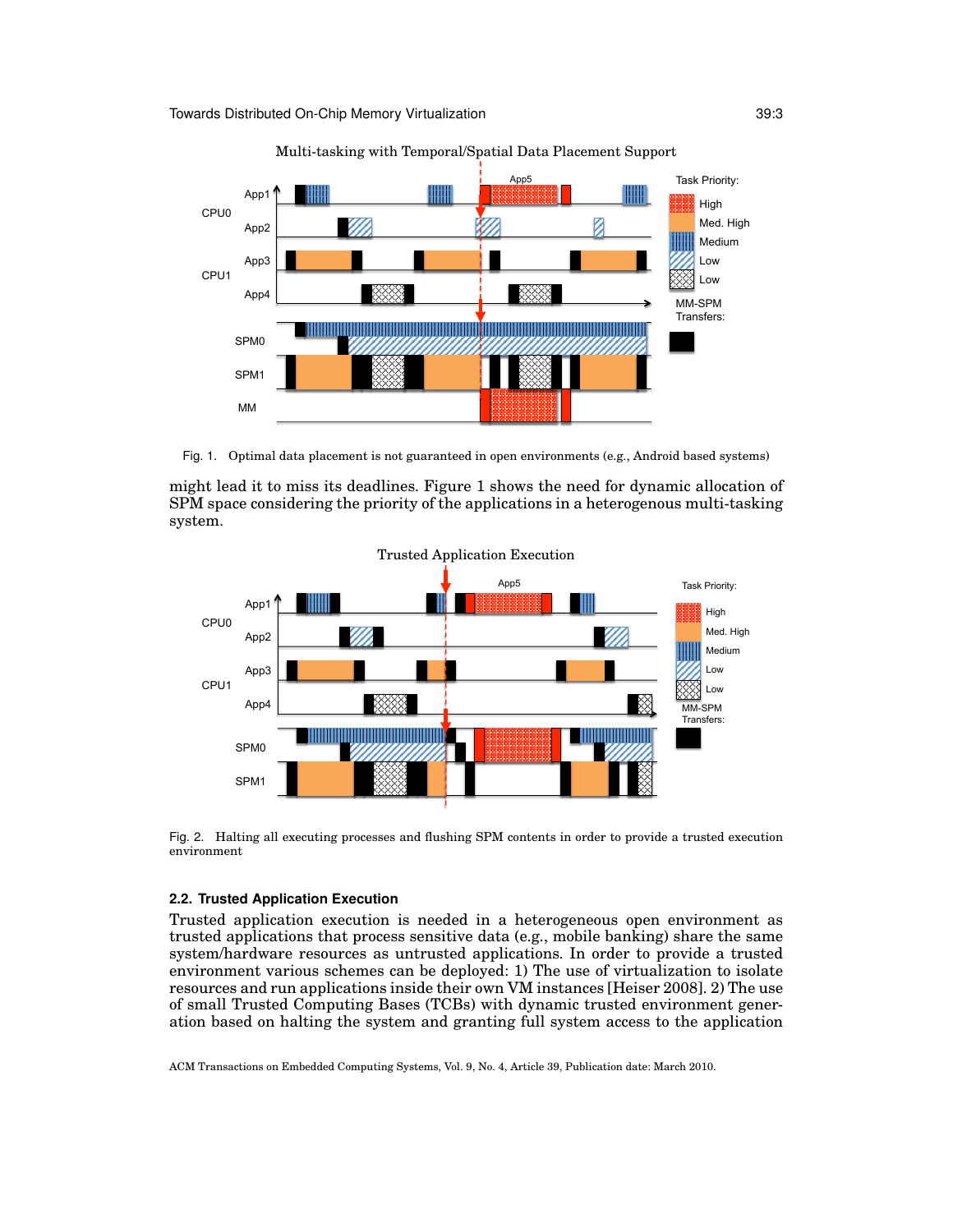[McCune et al. 2008] as shown in Figure 2. To the best of our knowledge, there is no support for on-chip distributed SPM virtualization, so we can either flush all SPM contents and grant full SPM access to the VM instance running App5 or we can follow the approach presented in [McCune et al. 2008] and flush the contents of all the executing tasks from the SPMs (App1-4), halt the execution of all processes, and grant full system access to App5. These approaches incur high power/performance overheads due to the flushing of the SPM contents, hence, in order to provide trusted execution for a given application, there is a need for protecting the on-chip memory resources so that they are not tampered with and guarantee data confidentiality while considering both power/performance.

## **2.3. Transparency for Upper Layers of Software Stack**

Our goal is to provide an efficient (dynamic, high performance, low power, secure) resource management layer that supports heterogeneous multi-tasking environments and trusted application execution. In order for programmers to adopt our approach there is a critical need for transparency as there is extensive work addressing both SPM management (static and dynamic) [Panda et al. 1997; Banakar et al. 2002; Verma et al. 2003; Issenin et al. 2006; Cho et al. 2008; Jung et al. 2010; Bai and Shrivastava 2010; Suhendra et al. 2006] as well as scheduling for SPM enabled systems [Suhendra et al. 2006; Takase et al. 2010].

# **2.4. Contributions**

In this paper we introduce the concept of SPMVisor, a hardware/software layer that allows us to virtualize the on-chip resources (SPMs). This paper's contributions are:

- The concept of virtual ScratchPad Memories (vSPM), allowing software programmers logical and transparent access to SPM resources
- A dynamic and efficient resource-management mechanism built on the idea of policydriven allocation (based on data/application criticality)
- API for dynamic and transparent on-chip resource management

To the best of our knowledge, our work is the first to introduce the concept of ScratchPad Memory (SPM) virtualization and policy-driven dynamic allocation for safe, performance-driven, and energy efficient use of on-chip memory resources.

# **3. SPMVISOR OVERVIEW**

# **3.1. Sw/Hw Virtualization Support Tradeoff**

Our virtualization layer can be a software layer running at the hypervisor/OS level as a module (*Soft*SPMVisor) or as a hardware IP block similar to an arbiter (*Hard*SPMVisor). The *Soft*SPMVisor layer should be light-weight, flexible, and modularized in a manner that allows for easy integration into existing OSes/Hypervisors. The *Hard*SPMVisor module should have minimal area overheads, and support a simplified API for transparent use by the programmers or the OS/Hypervisor software stacks. The *Soft*SPMVisor has the benefit of being flexible, portable (across various hardware configurations) and requires no extra hardware (except a secure DMA/ability to lock part of off-chip memory). The benefits of the *Soft*SPMVisor comes at the cost of higher power/performance overheads than the *Hard*SPMVisor. Ideally, both *Soft*SPMVisor and *Hard*SPMVisor should support the same minimal API and should require minimal changes in the programming model. For this paper, we will focus on the *Hard*SPMVisor, and leave the *Soft*SPMVisor as future work. Our goal is to have a tightly coupled SW/HW layer that exploits the benefits of both *Soft*SPMVisor and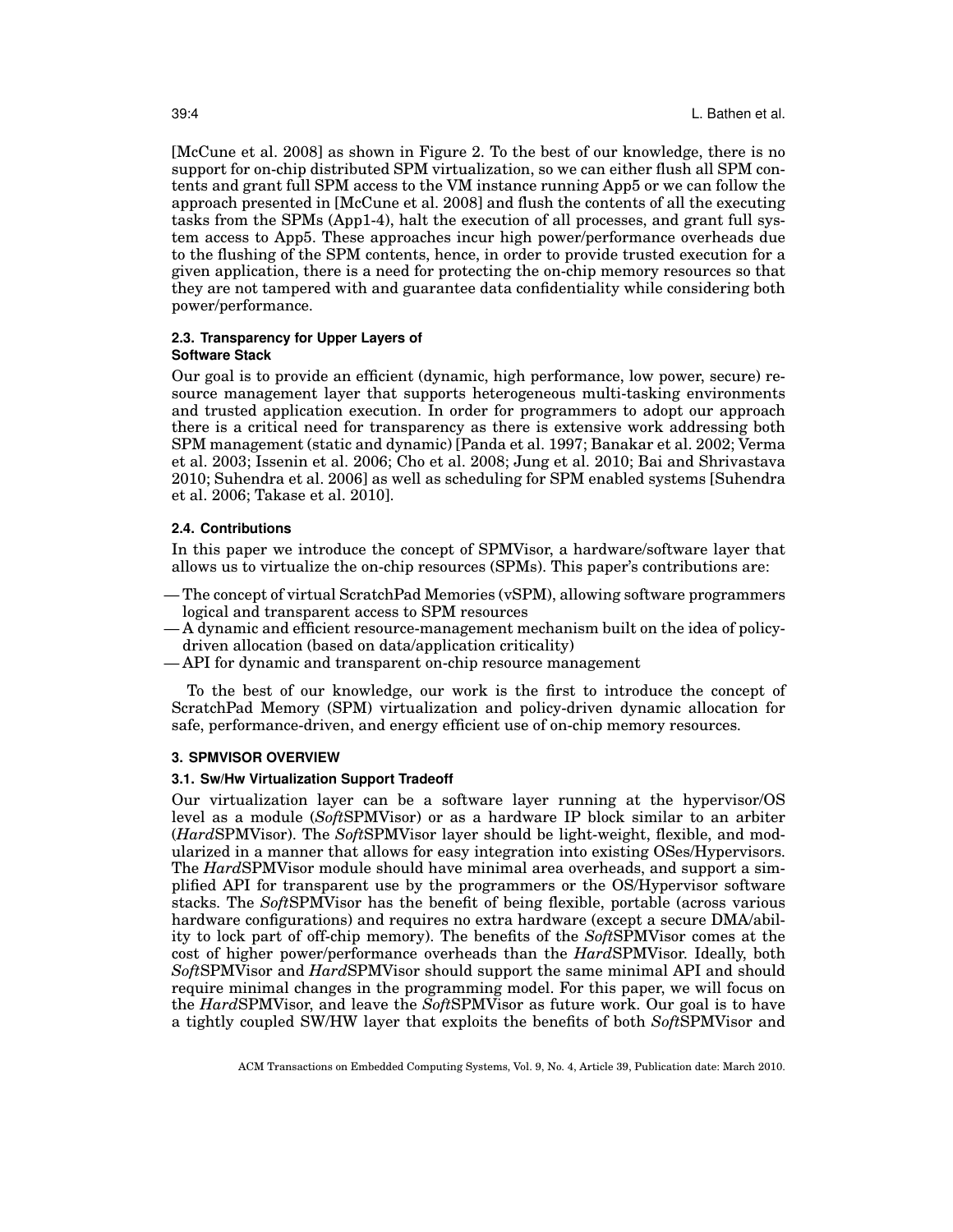*Hard*SPMVisor. For the remainder of this paper we will refer to the *Hard*SPMVisor as SPMVisor.



Fig. 3. SPMVisor enhanced Chip-Multiprocessor

## **3.2. Target Platform**

Figure 3 shows the high-level diagram of our target platform. Our Chip-Multirprocessor (CMP) resembles the platform used in [Suhendra et al. 2006; blind a; b], which consists of a set of RISC cores, distributed SPMs, an AMBA AHB [ARM 1999] on-chip bus, enhanced with a secure DMA (S-DMA), and a cryptographic engine (Crypto) similar to the ones in [Huang et al. 2009; Mayhew and Muresan 2009].

## **3.3. Assumptions**

We assume that the programmer/compiler can statically (or dynamically) define the priority of the data-blocks. Priority can be defined via various metrics: 1) utilization (e.g., number of accesses / cost of bringing data to SPM), 2) confidentiality (e.g., a crypto key value), 3) real-time requirements (e.g., deadline-driven), etc. We focus on SPM data, however, our approach can be used for instructions as well since we provide an API for transparent utilization of the vSPMs (e.g., vSPM management can follow the same policies as regular SPMs). For this work we bypass the data-cache and data that is not mapped onto SPM space is mapped onto off-chip memory since we wanted to focus purely on the benefits of SPMVisor. Our S-DMA supports locking of part of main memory to be used as Protected Eviction Memory (PEM), which serves as temporal storage for data that the SPMVisor is unable to fit in SPM space. Finally, we assume the existence of a trusted third party where applications may be downloaded from and installed on the system. The application developers are trusted, and priorities are not exploited (e.g., making all data high priority unnecessarily); thus even if all applications and data sets have the same priority, our approach will behave similarly to traditional context-switching (e.g., RTOS) approaches.

## **4. SPMVISOR: SCRATCHPAD MEMORY VIRTUALIZATION**

#### **4.1. Virtual SPM (vSPM)**

virtual ScratchPad Memories (vSPMs) are introduced to provide software programmers a transparent view of the on-chip memory space. vSPMs can be created ondemand and deleted when no longer needed. Table I shows a subset of our API, which allow programmers to use vSPMs with minimal changes to their applications. We briefly describe a subset of the methods and their parameters. First, in order to specify the need for a vSPM, a programmer needs to create it, via the *v spm create* method, where the PID refers to the process/task ID of the application or process trying to request SPM space. AppPriority refers to the application's priority, which helps our allocation engine make real-time decisions for efficient on-chip resource utilization as we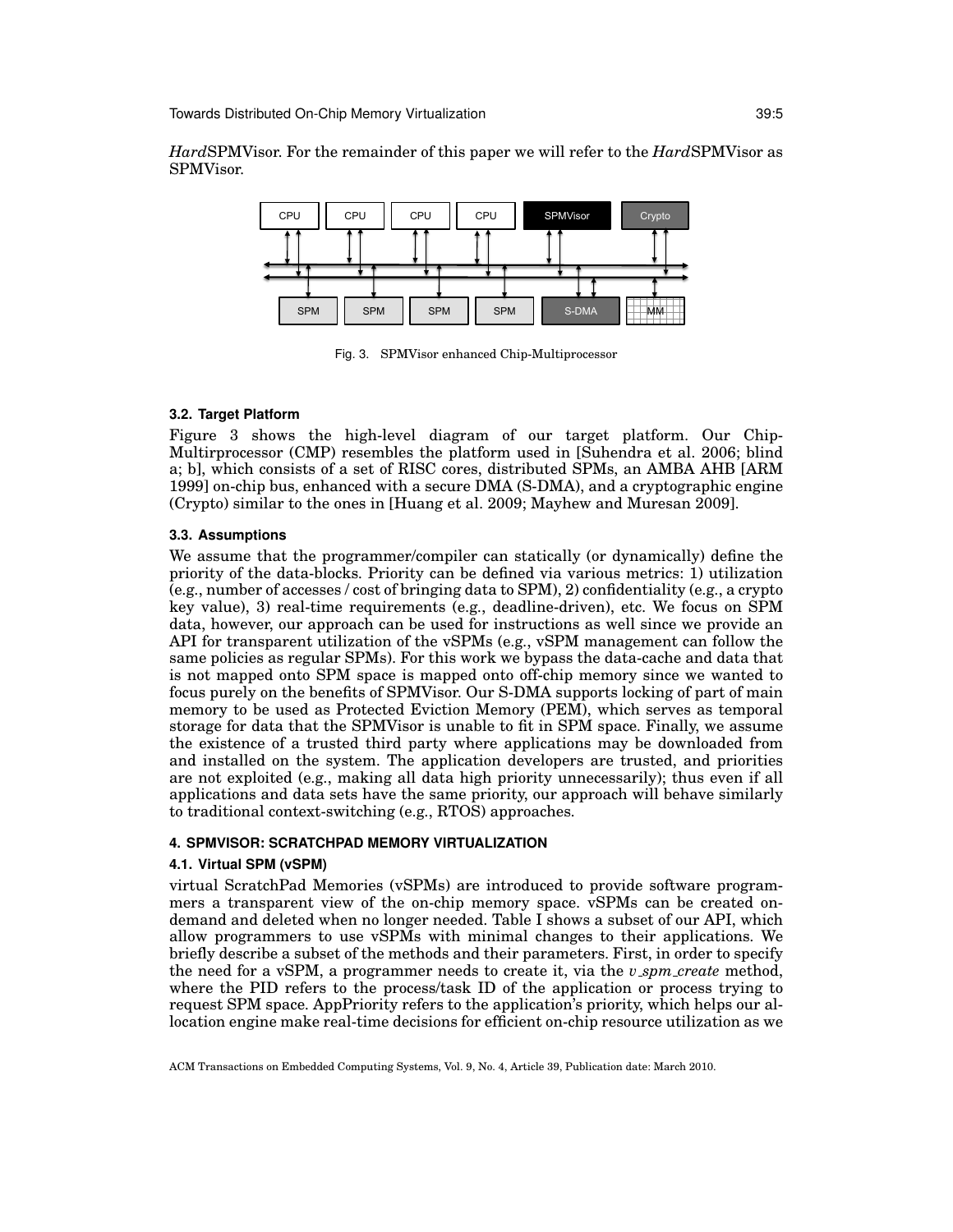| Method          | Parameter      | Type  | Note                                 |  |
|-----------------|----------------|-------|--------------------------------------|--|
| $v$ _spm_create | PID            | uint  | Process ID                           |  |
|                 | AppPriority    | uint  | Application priority                 |  |
|                 | <b>IPA</b>     | uint* | <b>Intermediate Physical Address</b> |  |
|                 | $\rm{ACL}$     | uint  | vSPM level access control list       |  |
| $v$ _spm_delete | PID            | uint  |                                      |  |
|                 | <b>TPA</b>     | uint  |                                      |  |
| v_spm_malloc    | PID            | uint  |                                      |  |
|                 | <b>TPA</b>     | uint  |                                      |  |
|                 | <b>BlkSize</b> | uint  | Block size (B)                       |  |
|                 | BlkPriority    | uint  | Priority of this block               |  |
|                 | MallocType     | uint  | Type of allocation                   |  |
|                 | BlkACL         | uint  | Block access control list            |  |
| v_spm_blk_del   | <b>PID</b>     | uint  |                                      |  |
|                 | <b>IPA</b>     | uint  |                                      |  |
| $v$ _spm_clear  | PID            | uint  |                                      |  |
|                 | <b>IPA</b>     | uint  |                                      |  |
| v_spm_poll      | PID            | uint  |                                      |  |
|                 | <b>TPA</b>     | uint  |                                      |  |
| v_spm_transfer  | PID            | uint  |                                      |  |
|                 | SrcAddr        | uint  | Transfer source address              |  |
|                 | DstAddr        | uint  | Transfer destination address         |  |
|                 | TxType         | uint  | Transaction type sync/async/secure   |  |

Table I: vSPM Management API



Fig. 4. Process of SPMVisor vSPM creation/allocation with view of memory space

assume a heterogeneous environment consisting of applications with various requirements (real-time, security, reliability, etc.). IPA means *intermediate physical address*, and is used to address vSPM space. The idea is that the CPU/hypervisor can still use traditional virtual address (VA) to physical address (PA) translation, where the PA coming out of the CPU refers to the IPA addressing SPMVisor space. The real SPM PA is then obtained by the IPA to PA translation done inside the SPMVisor. vSPM block allocation can be achieved through the *v spm malloc* method, which allows the programmer to specify the priority of the block so that SPMVisor can dynamically choose whether to grant this block SPM space or map it to off-chip memory (or Protected Evict Memory). It is possible to have two types of protection mechanisms for each vSPM: 1) vSPM-level defined at creation (*v spm create*) by setting the vSPM's access control list (ACL). 2) Block-level by defining the BlkACL during allocation (*v spm malloc*).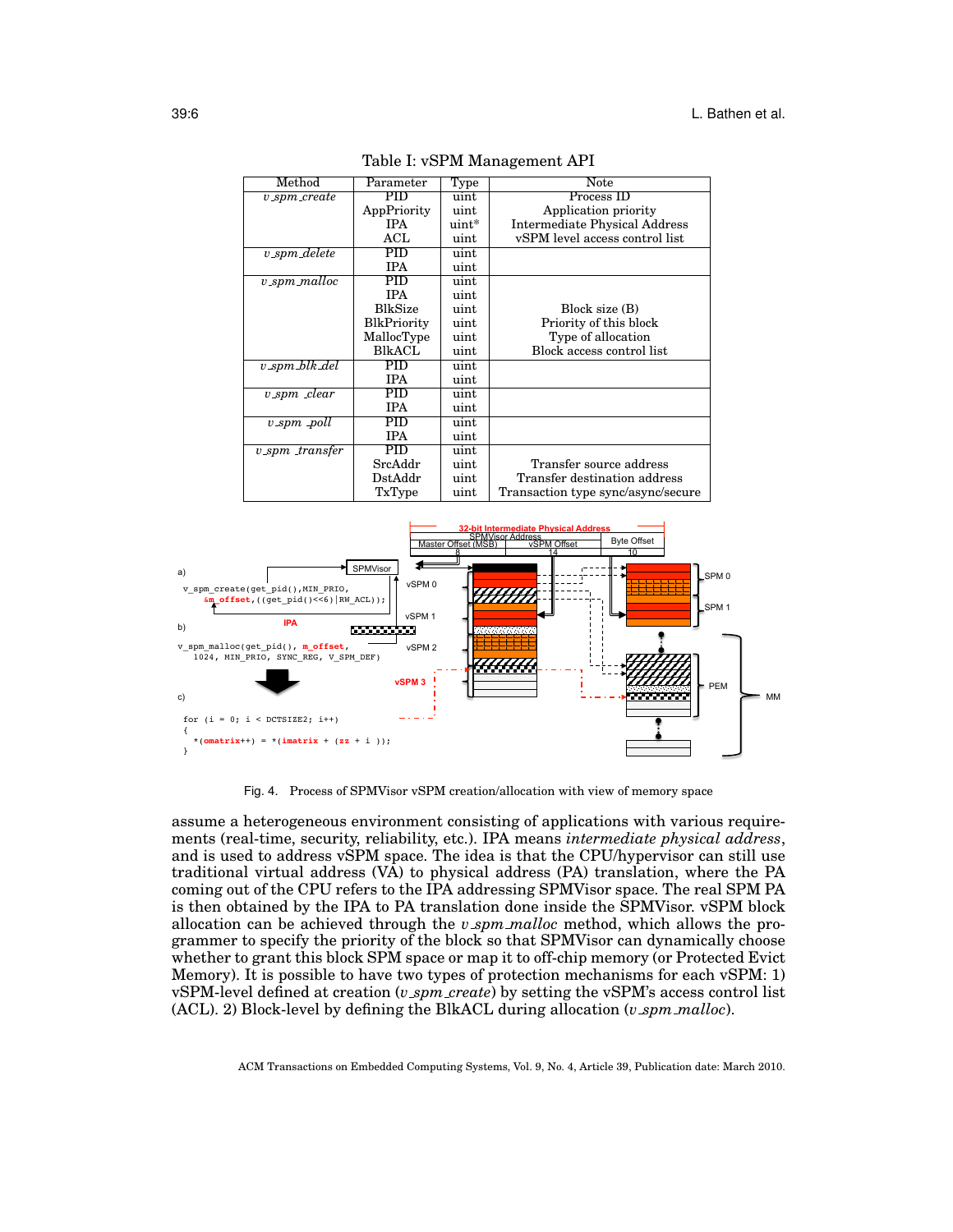Towards Distributed On-Chip Memory Virtualization 39:7

```
void i_zig_zag () { 1
 int i; 3
 int *omatrix, *imatrix, *zz; 4
 unsigned int m_offset = SPMBASEADDR; 5
 // point zig zag matrix to SPM<br>
m_lock = 0;<br>
status = init_dma_put(get_pid(),<br>
9
 m\_lock = 0;
 status = init_dma_put ( get_pid () , 9
  & zigzag_idx , m_offset ); 10
 wait_dma_complete (&m_lock); 11
zz = m_offset; \overline{12}// point input matrix to SPM<br>m lock = 0: 15
 m_1lock = 0; 15status = init_dma_put (get_pid (), 16
  & input_matrix , m_offset +64* sizeof ( int )); 17
 wait_dma_complete (\&m_lock); 18
 imatrix = m_offset +64* size of (int); 19
 \frac{1}{2} point output matrix to SPM \frac{21}{22}omatrix = m_offset +128*sizeof(int);for (i = 0; i < DCTSIZE2; i++) 24
 *(omatrix++) = *(imatrix++ (zz + i)); 25
 ... 26
```
Function 1: Traditional programming model for SPM based systems

```
void i_zig_zag () { 1
 int i; \hspace{1.5cm}3int *omatrix, *imatrix, *zz; 4
 unsigned int m_offset; 55
 // create v spm 7
 v_spm_create (get_pid (), MIN_PRIO, 8
   & m_offset , (( get_pid () << 6) | RW_ACL ) ); 9
 // allocate the block with min priority,<br>// same acl as vspm and synchronous allocation<br>v spm malloc(get pid(), m offset,
 // same acl as vspm and synchronous allocation 12
 v_spm_malloc (get_pid (), m_offset, the set of the set of the set of the set of the set of the set of the set o
   1024 , MIN_PRIO , SYNC_REG , V_SPM_DEF ); 14
 \frac{1}{2} point zig zag matrix to vSPM
 m_1lock = 0;<br>
status = init_dma_put(get_pid(),<br>
18
 status = init_dma_put (get_pid (), <br>
&zigzag_idx, m_offset); <br>
19
    \texttt{\&zigzag_idx , m_ooffset)};<br>
\texttt{t_dma_complete(&\texttt{\&m}_lock);} 20
 wait_dma_complete (\bar{k}m_lock );<br>zz = m_offset; 21
 zz = m_offset;// point input matrix to vSPM<br>m_lock = 0;<br>24
 m_1lock = 0; 24status = init_dma_put (get_pid (), 25& input_matrix , m_offset +64* sizeof ( int )); 26
 wait_dma_complete (km_1 \text{lock});<br>
imatrix = m_offset +64*sizeof(int);<br>
28
 inatrix = m^2 of fset +64* size of (int);// point output matrix to SPM<br>
omatrix = m_offset +128*sizeof(int);<br>
31
 \overline{\text{matrix}} = \text{m}_\text{offset} + 128 \cdot \text{sizeof}(\text{int});for (i = 0; i < 20T51ZE; i++)<br>
*(0matrix + 1) = *(imatrix + (zz + i)):<br>
34
 *(omatrix + +) = *(imatrix + (zz + i)); 34<br>...
 \ldots 35
```
## Function 2: vSPM programming model

Priorities can also be defined for a given application by setting the AppPriority field when creating (*v\_spm\_create*) the vSPM or for a given block within a vSPM by setting

ACM Transactions on Embedded Computing Systems, Vol. 9, No. 4, Article 39, Publication date: March 2010.

 $\frac{1}{2}$ 

 $rac{6}{7}$ 

 $\frac{13}{14}$ 

 $\frac{20}{21}$ 

 $\frac{23}{24}$ 

 $\begin{array}{c} 2 \\ 3 \\ 4 \end{array}$ 

 $\frac{6}{7}$ 

 $\frac{10}{11}$ 

 $\begin{array}{c} 15 \\ 16 \\ 17 \end{array}$ 

 $\frac{22}{23}$ 

 $\frac{29}{30}$ 

 $\frac{32}{33}$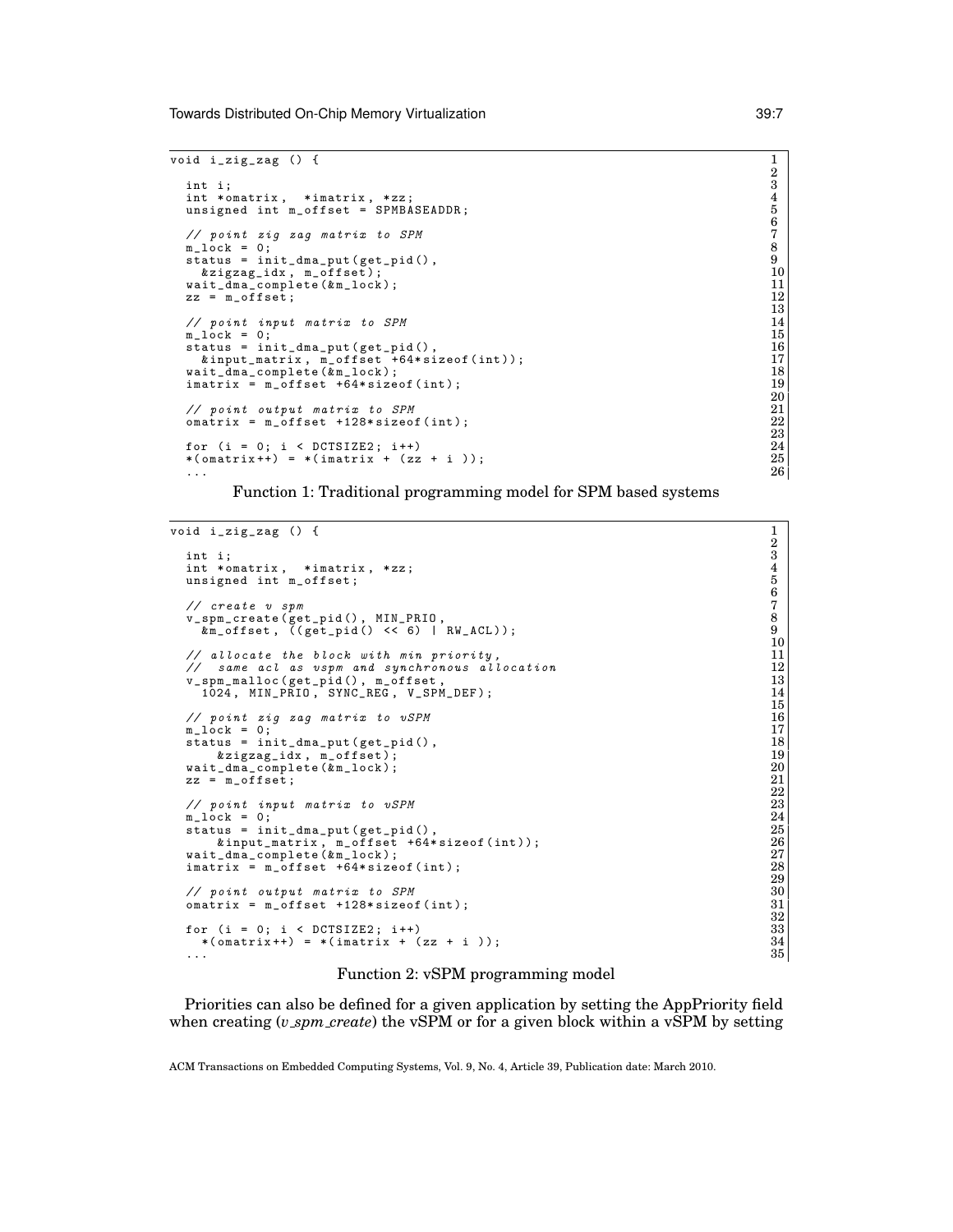the BlkPriority field (*v spm malloc*). The MallocType entry refers to synchronous/asynchronous allocation or if the data block requires extra protection such as encryption. vSPMs support content deletion, meaning that programmers may want to zero the contents of a vSPM for security without deleting the vSPM. It is possible to delete a vSPM via the *v spm delete* method, which depending on the vSPM priority, may zero all contents in the physical blocks for security, and then de-allocate the blocks belonging to the vSPM. The *v spm blk del* method allows for single-block deletion, which allows us to dynamically create and delete blocks. The *v spm poll* method can be used to monitor the status of an asynchronous transaction such as asynchronous *v spm malloc*, asynchronous *v spm transfer*, etc. Finally, the *v spm transfer* method allows for (sync/async) secure or regular transfers between physical SPM space and off-chip memory using SPMVisor and its secure DMA engine (S-DMA). The default size of the vSPM blocks is set to be the same size of a mini-page (1KB), the idea is to allow existing SPM management techniques that work with page tables to still use our vSPMs. Again, our goal is to provide a lightweight virtualization layer for SPMs, while allowing for existing SPM management techniques to work without much change to their programming models.

## **4.2. vSPM Programming Model**

Function 1 shows the traditional programming model for SPMs. We first see in Line 5 the assignment of the offsets for the target SPM, this offset is used throughout the code. We program the DMA engine and request it to transfer the contents of the *zigzag idx* buffer to the SPM offset (Line 9). We then wait for DMA to complete the transfer (Line 11), we do the same for the *input matrix* buffer. We also point our pointers (*zz, imatrix, omatrix* as shown in Lines 12, 19, and 22 respectively) to the SPM offsets holding the data we want to access. We then execute our kernel as shown in Lines 24 through 25. Function 2 shows the vSPM programming model, which depicts the *minimal* changes needed to use our vSPMs. First, we create the vSPM as shown in Function 2 Lines 8 through 9, we provide the method with the process ID, the application's priority, the pointer that will hold the vSPM IPA, and set the ACL for the vSPM. Lines 13-14 show the vSPM block allocation call, where we pass the process ID, the IPA (stored in *m offset*), the block size in Bytes, the priority which is the same as the application in this case, the allocation type as blocking/synchronous, and the block ACL, which is set to the same value as the vSPM. Once the vSPM has been created and the block to be used has been allocated, we can then proceed to use the vSPM as a traditional SPM as shown in Lines 16 through 34, where the same source code is executed as in Function 1.

Figure 4 shows the memory view of a newly created vSPM (vSPM 3), after invocation to the *v spm create* method (Figure 4(a)), we obtain the IPA for the vSPM from the SPMVisor. The various blocks within vSPM space are mapped to different physical blocks (SPM or PEM) based on their priority as shown by the dashed arrows from SPMVisor space to SPM/PEM space. We then proceed to allocate the block as shown in Function 2, where the checkered block is mapped to PEM space (dashed arrow from SPMVisor address space to PEM) as it was given low priority and there aren't enough on-chip resources to hold on to the content (Figure 4(b)). Note that the black block pointed by SPMVisor refers to the configuration memory that serves as storage for the metadata needed by the vSPMs and their blocks. Finally, we proceed to use the vSPM by pointing our various pointers to the vSPM memory regions (via IPAs) in a transparent manner, since the users are oblivious to exactly where the data is mapped (Figure 4(c)). Figure 4 shows a high level view of the IPA and its breakdown. Programmers do not have to worry about IPA, as the back-end (SPMVisor) decodes the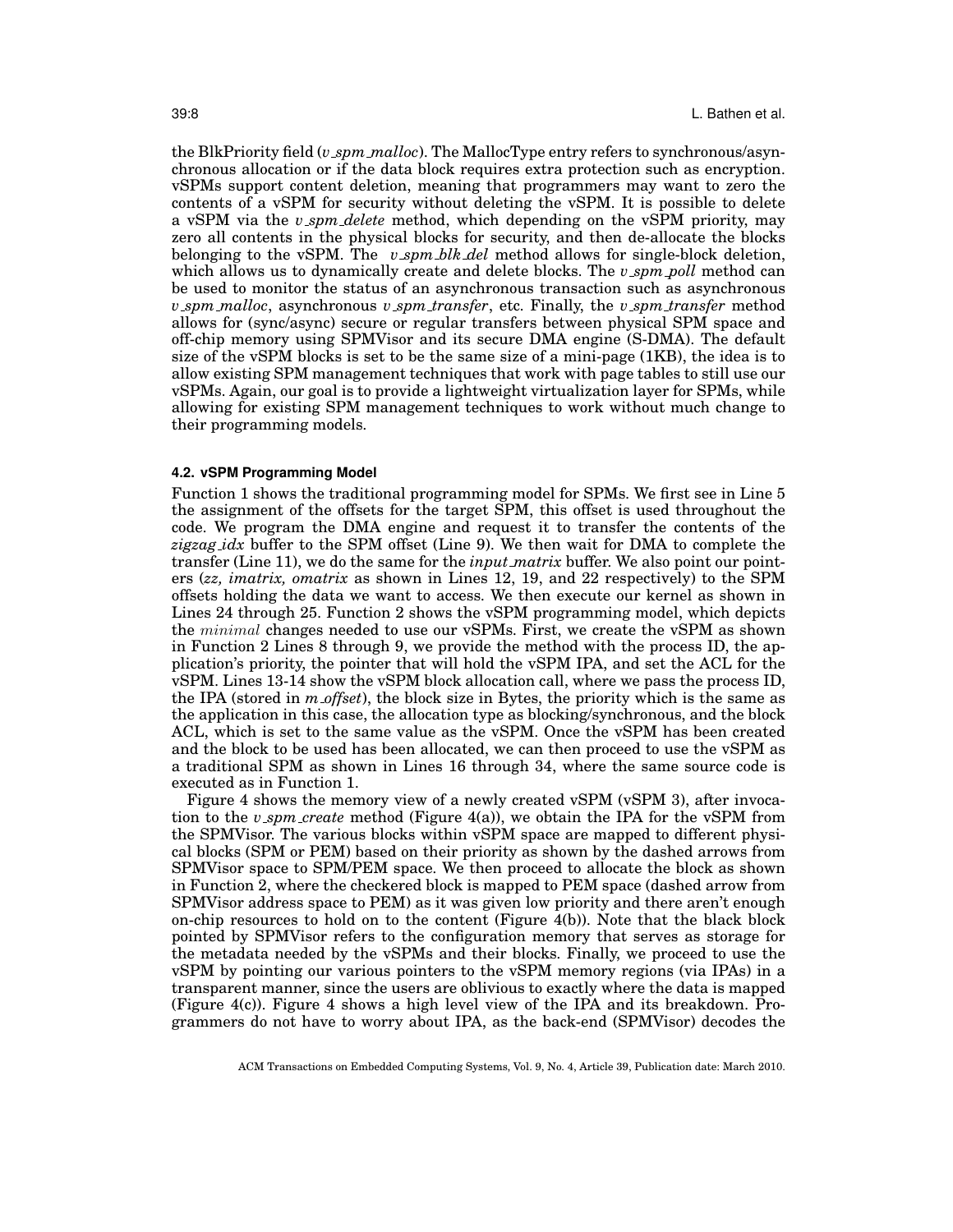IPA, and extracts the vSPM offset (14-bits) which is used to point to the physical block being accessed, as well as the Byte Offset (10-bits), which address data within a block.

#### **4.3. Protected Evict Memory (PEM)**

In order to extend the ability to virtualize more vSPMs than there are physical SPMs, we define the notion of Protected Evict Memory (PEM) space. Since SPM space is very precious, we exploit the idea of block based priorities in order to determine exactly what data goes on-chip and what data can be mapped to off-chip. A sample priority mechanism would be data utilization given by the ratio: (# of accesses to a block / cost of bringing the block to on-chip SPM). The utilization metric determines the impact of mapping a given block to SPM/PEM memory space. Blocks with large utilizations are better off being placed in SPM space as this would yield better energy and performance. PEM space is protected by locking the memory space and restricting access to it. The only master that should be able to access PEM space is the SPMVisor, and thus, any attempt to access it by any other master would trigger an invalid access flag. PEM access control can be implemented by the secure DMA or the arbiter where the ACL for PEM contains the hardware ID (HW ID) of the SPMVisor, and is validated against it. We assume that the HW ID cannot be spoofed.

## **4.4. Policy Driven Allocation**

It is possible to have various allocation policies for the on-chip resources, be it based on priorities or fairness (e.g., Round Robin). In this paper, we will focus on two types: 1) Data-driven, where data blocks may have individual priorities, hence, allowing the SPMVisor to decide in real-time where each block should be mapped. 2) Applicationdriven, where each application has real-time requirements or needs trusted execution, etc., and SPMVisor decides how to allocate physical resources for entire vSPMs. The main difference between the two approaches is the granularity and guarantees each offer. The data-driven approach has block level priorities and block-level ACLs, thereby allowing for various degrees of performance/protection for each of the vSPM blocks. This is very useful in case a programmer wants to define memory regions within his/her vSPM with different performance/protection requirements. The applicationdriven approach has vSPM level ACL and vSPM level priority, this is useful when the programmer may want have dedicated space of a given type. vSPM level policies are given much higher priority as they reflect the criticality of the application using them. The block-level/vSPM-level priorities allow us to efficiently utilize the on-chip realestate. Traditional approaches [Francesco et al. 2004] do not take application/data priority and are thus unable to allocate SPM space to an application once the entire SPMs are fully allocated, leading to energy inefficiencies and performance degradation. Our allocation engine currently supports fixed-block allocation, however, it is possible to use variable-block allocation and exploit some of the concepts introduced in [Francesco et al. 2004]. Of course, the more complex the back-end allocation, the higher the overheads introduced into the system, so we must be careful when deciding which allocation mechanism to use.

Figure 5 shows the same sequence of tasks being executed as in Figure 1, where a new critical task is introduced into the system with high priority (dotted red block). The main difference is the diagram which shows the status of the memories as vSPMs are created, and blocks are allocated (States S1 through S6). On arrival of the first application (App3), the vSPM is created and the SPMVisor maps the App3's blocks to SPM0, and the process continues up until S3. When App4 arrives, the SPMVisor looks at the priorities of the blocks belonging to App4 and decides to map them to PEM space. When App5 (red dotted block) needs to execute, rather than evicting all of App1 and App2's contents from SPM, the SPMVisor looks at the priorities of the various blocks,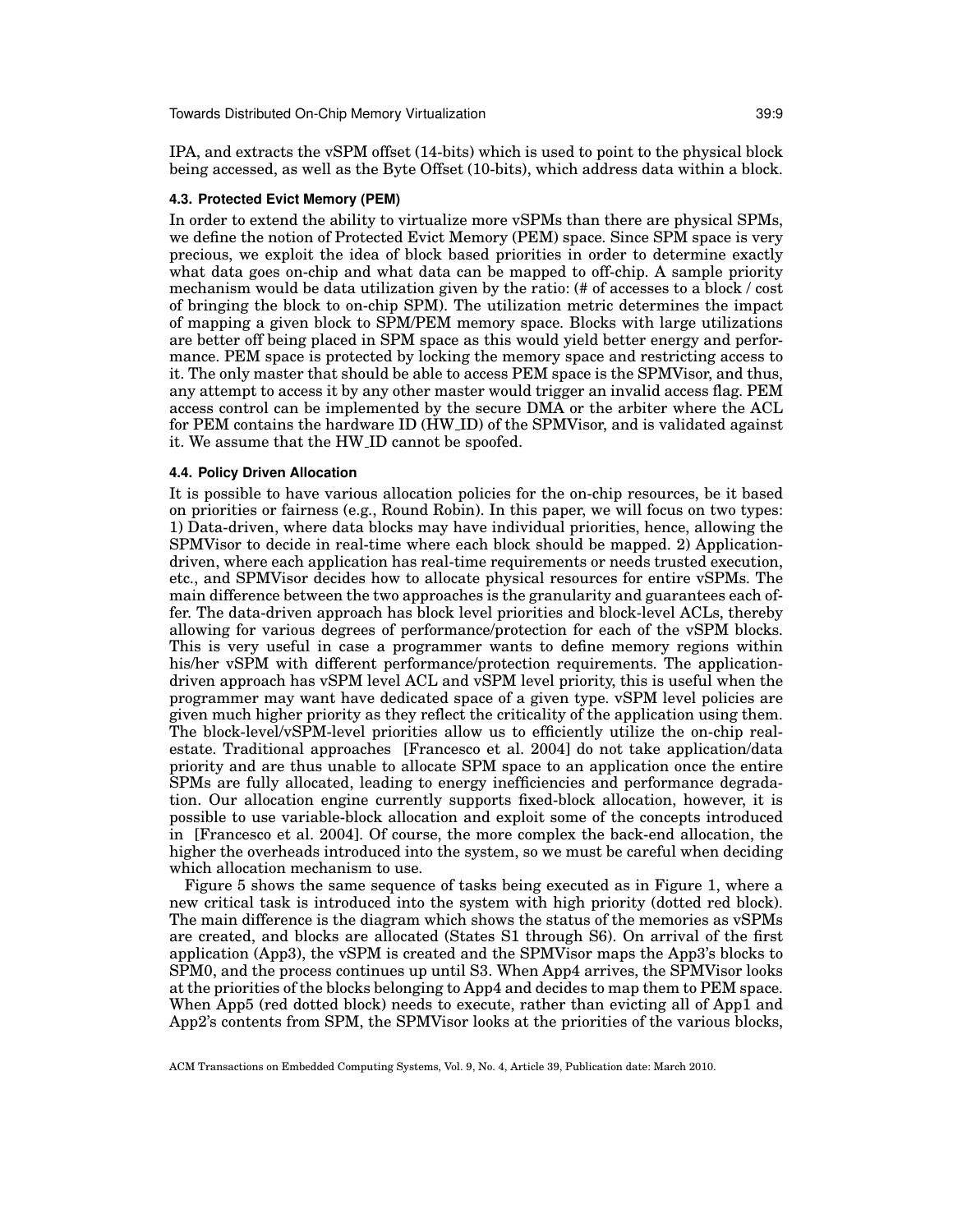

Fig. 5. Data-driven priority allocation

and makes the decision to evict *some* of the lower priority blocks from SPM space (App1-3), and allocating the space to App5 blocks as shown in S5. After App5 completes and destroys the vSPM, the SPMVisor then re-loads the contents it had evicted prior to App5's execution. This example shows how our data-driven allocation policy works, as blocks may have different priorities (P1-P3) and its possible that applications with lower priority may have higher priority blocks than applications with higher priority. This is useful when an application such as audio playback can request SPM space because it will greatly benefit from it, whereas an image processing application with higher priority may not benefit as much from the SPM space.



Fig. 6. Application-driven priority allocation

Figure 6 depicts the various states undergone by the applications and their contents when following our application-driven allocation policy. Just like in Figure 2, App5 requires trusted execution, but in our case, rather than halting all processes and flushing the contents of the on-chip memory, we exploit the benefits of our vSPMs and their ability to isolate address spaces and enforce access control lists. States S1 through S4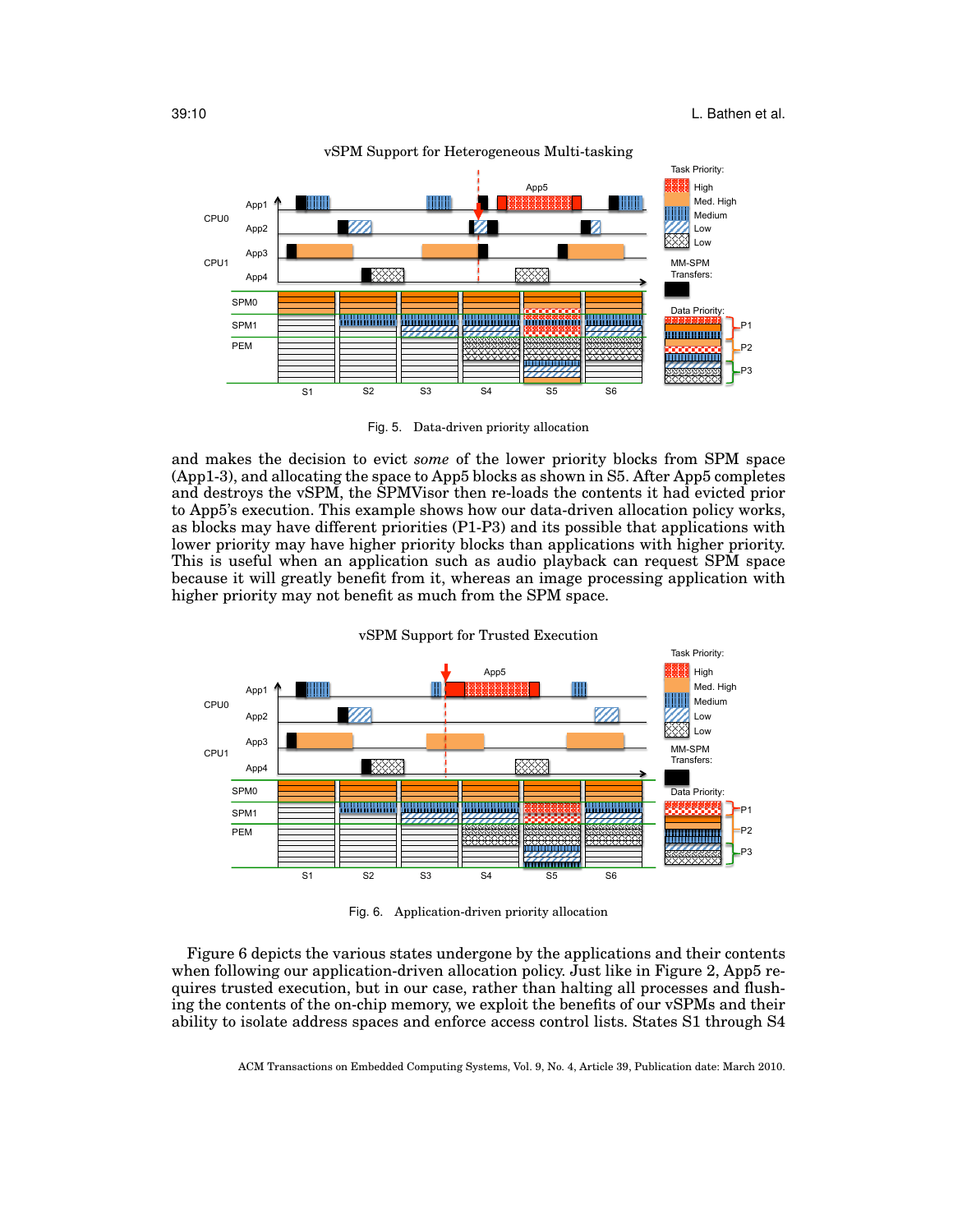#### Towards Distributed On-Chip Memory Virtualization 39:11

go through the same allocation process as in Figure 5. When App5 is loaded, it is to be executed by CPU0 in isolation, and a secure vSPM is created, where the ACL and priority is at the vSPM granularity rather than block based. As we can see, S5 depicts the state of the memory space after allocating the vSPM for App5. Notice that vSPM is given highest priority, and as a result, its blocks have priority P1, whereas the blocks for the other vSPMs have lower priorities (P2-P3). Both App1 and App3 data blocks have the same priority (P2), however, App1 is lower priority than App3, and will not benefit as much from holding the SPM space (since it will not run while App5 runs), therefore, App1's blocks are evicted from SPM space.

## **4.5. vSPM Data Protection**



Fig. 7. Data protection schemes

For this work, we assume that on-chip SPM is trusted/secure and can store sensitive data in plain-text. Any piece of sensitive data placed in off-chip memory must be encrypted. Figure 7(a) shows the traditional approach (Full Encryption) for protecting sensitive information, where transactions between on-chip and off-chip must undergo encryption/decryption and transactions between CPU and SPM space can be assumed to be secure (e.g., no tampering). Figure 7(b) shows configuration #1 of SP-MVisor, where we assume that any transaction between CPU and SPMVisor is secure, and any transaction between on-chip and off-chip memory space must undergo encryption/decryption (Partial Encryption). Note that even data mapped to PEM space (denoted as a shaded box next to MM) must also undergo encryption/decryption. The communication between SPMVisor and PEM incurs high performance and power overheads due to the encryption/decryption steps each transaction must undergo. In order to reduce this overhead, our approach (Figure 7(c)) makes use of secure DMA (S-DMA) which locks part of main memory (referred to as PEM space), and grants full access to only one master in the system, in our case, the SPMVisor. This allows us to bypass the extra encryption/decryption transactions we would have to perform when transferring data between SPMVisor and PEM space. Of course, any piece of data that is mapped to off-chip (not in PEM space) will still have to go through the encryption/decryption step. Our vSPMs allow programmer to protect their memory space and exploit on-chip access control lists in order to guarantee data confidentiality. Moreover, sidechannel attacks that monitor the memory subsystem by selectively evicting data for other tasks are unable to do so as vSPM content can only be evicted by SPMVisor. Applications that require trusted execution (e.g., SHA) may exploit application-driven allocation, and thus their data may not be evicted at run-time by another task. Finally, it is possible to provide data obfuscation by switching between SPMVisor data protection schemes (use of S-DMA and Partial Encryption) in a randomized manner, thereby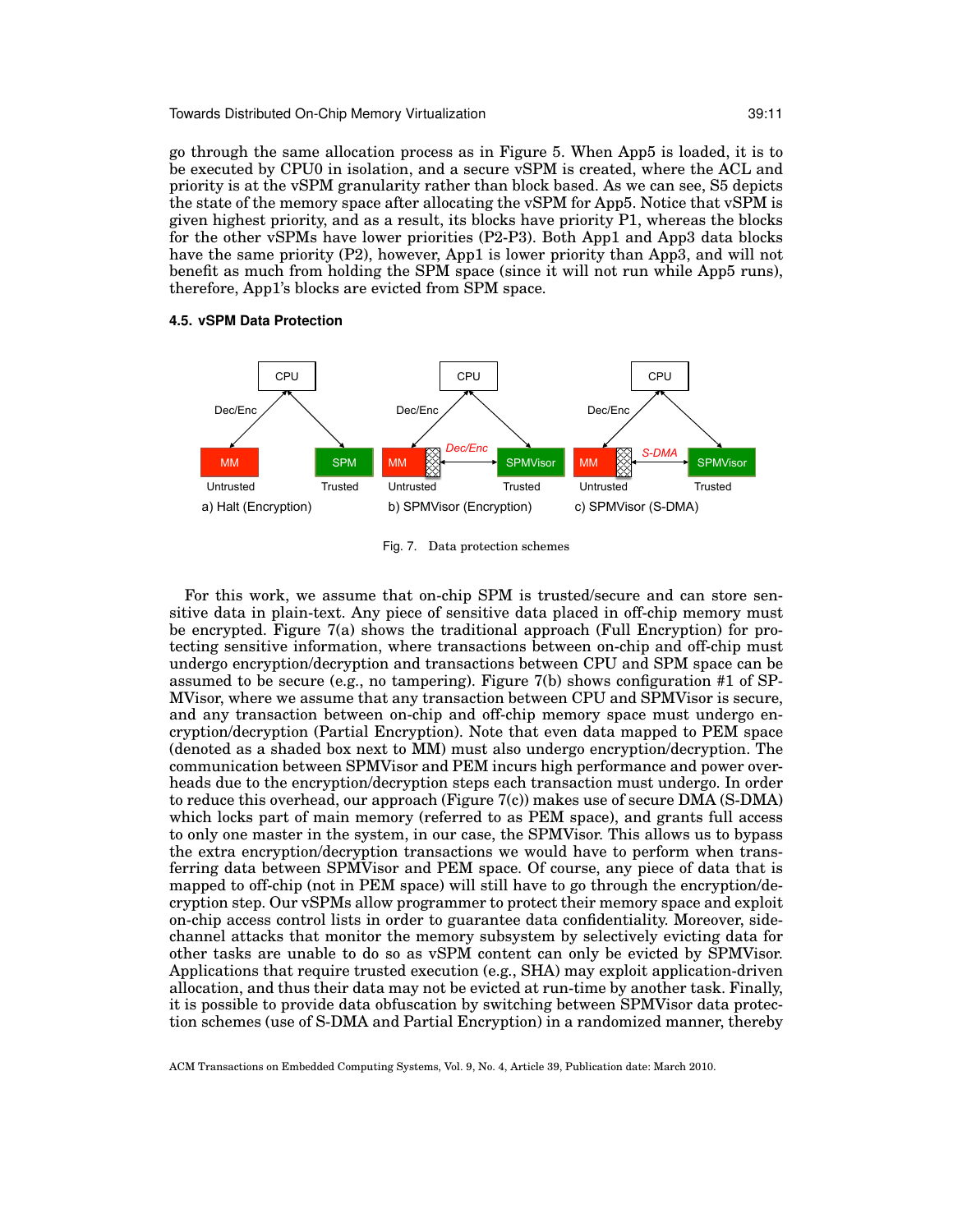reducing the chances of an attacker deriving any side information from the application at the cost of both power and performance overheads.



Fig. 8. Block diagram of SPMVisor Module

## **4.6. SPMVisor HW Module**

Figure 8 shows a high level block diagram of our SPMVisor, which includes its configuration memory, which holds the metadata for vSPMs and their blocks. SPMVisor provides a vSPM address space of  $(2^{14})$ ; however, the number of vSPMs is limited by the block size used (can be 512B, 1024B, 4KB, etc.), the total amount of physical memory managed by the SPMVisor (# SPMs and PEM space), and the amount configuration memory storage. Each block metadata requires 8 Bytes, and is stored in SPMVisor's configuration memory (can store between 512B and 256KB).

Table II: vSPM Management API

| PIE | нw |         | Priority | ACL_ptr |
|-----|----|---------|----------|---------|
|     |    |         |          |         |
| IPA |    | .)n/Off | Settings | Status  |
|     | ιυ |         |          |         |

The breakdown of the block metadata is shown in Table II. The *HW ID* flag refers to the owner of this block, and is used to validate any changes to the metadata. The *S* bit is used to determine if there is a need to protect the block and the *ACL ptr* is used to validate the transaction in case the *HW ID* of the request is not the block's owner. Each ACL entry has capacity for up to four (*HW ID*:*rights*) entries. The *On/Off* bit is used to decide which offset (SPM or PEM base address) is used to translate IPA address PA. Finally, the *Status* field is used when asynchronous methods are used to monitor the status of the block creation, deletion, etc. On every read/write transaction, the SPMVisor (Figure 8) will fetch the corresponding block's metadata, and validate it against the ACL. Based on the address, we decide if it is a control transaction or an access transaction (read/write). If it is an access transaction, then after ACL validation and IPA/PA translation (through the address translation layer), the SPMVisor performs a slave transaction to SPM or PEM space (SLV RD or SLV WR). If the transaction is a control transaction, then depending on whether it is a vSPM creation/deletion or block creation/deletion, we invoke the Allocator/Evictor or the De-allocator modules. The Allocator/Evictor and De-allocator blocks have access to SPMVisor's secure DMA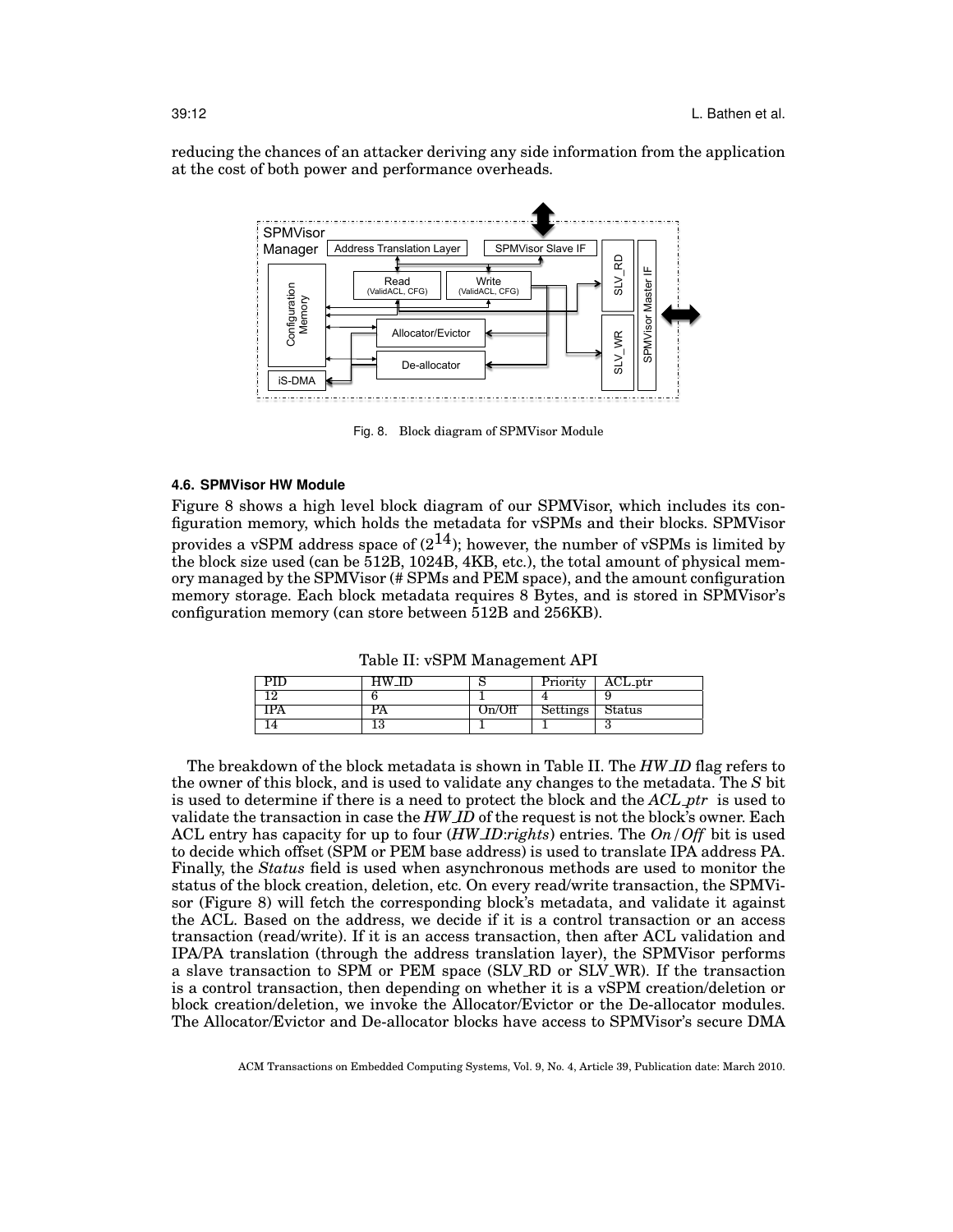interface, which is used to transfer data between SPMVisor and main memory or PEM space.

## **5. OS/HYPERVISOR INTEGRATION**

The OS/Hypervisor Layers can benefit from exploiting vSPMs since a benefit of using the SPMVisor is much lower context switching times. As our focus is the introduction of the SPMVisor and use the *Hard*SPMVisor as a proof-of-concept implementation, we will not go into details into the *Soft*SPMVisor implementation and how it can be integrated into a hypervisor/OS layer. However, we will briefly discuss some of the key benefits of using vSPMs and *Hard*SPMVisor in a virtualized environment. To the best of our knowledge, we are the first to introduce a virtualization layer and virtualization support for on-chip distributed memories, so the hypervisor needs to do two things when a context switch at the application level or OS level happens: 1) flush absolutely all contents from SPM space thereby incurring high overheads or 2) keep page tables for SPM data, and flush the contents only for the preempted application (or applications in the case of OS level context switching). Thus, the benefits of our approach are: First, the hypervisor/OS does not have to worry about managing the on-chip memories as the SPMVisor will handle it, all the OS/hypervisor layers have to do is make calls for vSPM creation/deletion or block updates. Second, on a context switch (application level or OS level), the hypervisor does not need to flush SPM contents as long as vSPMs are used and vSPM IPAs are used to address SPM content (e.g., the application's page tables that keep track of SPM data use IPA instead of PA).

## **6. RELATED WORK**

SPMs have through the years become a critical component of the memory hierarchy [Jung et al. 2010; Bai and Shrivastava 2010], and are expected to be the memories of choice for future many-core platforms (e.g., [IBM 2005; Intel 2009; Tilera 2010]). Unlike cache-based platforms where data is dynamically loaded into the cache with hopes of some degree of reuse due to access locality, SPM based systems depend completely on the compiler to determine what data to load. Placement of data onto memory is often done statically by the compiler through static analysis or application profiling, the location of data is known a priori which increases the predictability of the system. Panda et al. [Panda et al. 1997] profiled the application and tried to allocate all scalar variables onto the SPMs. They identified candidate arrays for placement onto the SPMs based on the number of accesses to the arrays and their sizes. Verma et al. [Verma et al. 2003] look at an application's arrays, and identify candidates for splitting with the end goal of finding an optimal split point in order to map the most commonly used area of the array to SPM. Kandemir et al. [Kandemir et al. 2001] use loop transformation techniques such as tiling to improve data locality in loop nests with array accesses, and map array sections to different levels in the memory hierarchy. Issenin et al. [Issenin et al. 2006] proposed a data reuse analysis technique for uniprocessor and multiprocessor systems that statically analyses the affine index expressions of arrays in loop nests in order to find data reuse patterns. They derive buffer sizes to hold these reused data sets, and could be implemented on the available SPMs in the memory hierarchy. Suhendra et al. [Suhendra et al. 2006] proposed and ILP formulation to find out the optimal placement of data onto SPMs. Jung et al. [Jung et al. 2010] looked at dynamic code mapping through static analysis in order to maximize SPM utilization for functions. Bai et al. [Bai and Shrivastava 2010] looked at heap-data management for SPMs. Shalan et al. [Shalan and Mooney 2000] looked at dynamic memory management for global memory through the use a hardware module.

In order to support concurrent execution of tasks sharing the same SPM resources [Suhendra et al. 2008; Gauthier et al. 2010; Takase et al. 2010] propose various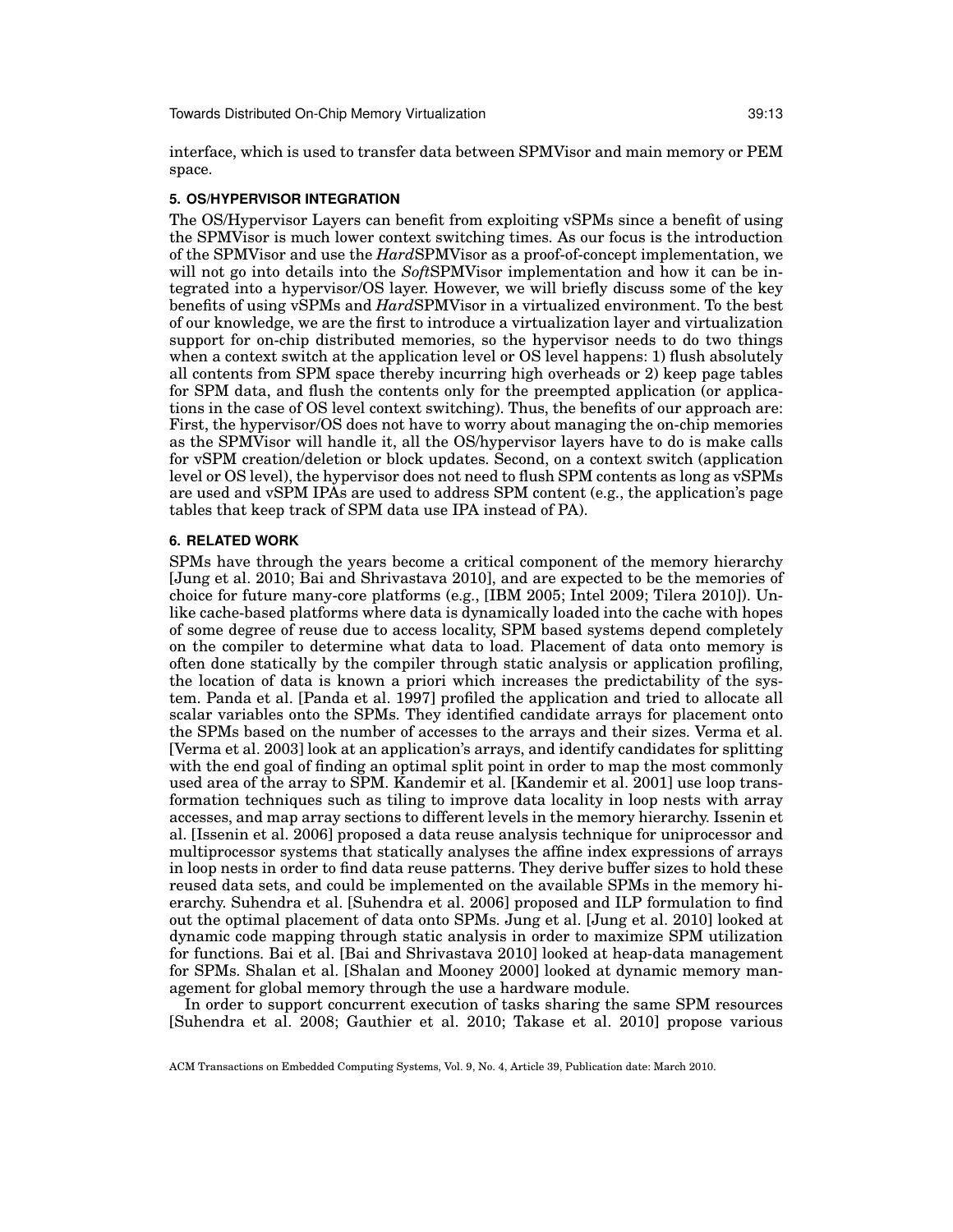static analysis approaches, which assume all working sets are known at compile time. Francesco et al. [Francesco et al. 2004] proposed a memory manager that supports dynamic allocation of SPM space, which supports block-based allocation (fixed and variable). Egger et al. proposed SPM management techniques for MMU supported [Egger et al. 2008] and MMU-less embedded systems [Egger et al. 2010], where code was divided into cacheable code and pageable (SPM) code, and the most commonly used code is mapped onto SPM space. Pyka et al. [Pyka et al. 2007] introduced an OS-level management layer that exploited hints from static analysis at run-time to dynamically map objects onto SPMs.

Our approach is different from [Francesco et al. 2004] in that we exploit policy driven allocation mechanisms (Application or Data), which allows us to better utilize the SPM space and the Dynamic Memory Manager (DMM) presented in [Francesco et al. 2004] stops allocating SPM space to an application as soon as the SPM space is fully allocated. Our work is different from other SPM management schemes in that we provide a means for transparent dynamic allocation of the SPM space. To the best our knowledge, we are the first to propose a virtualization layer for on-chip distributed memories. Since transparency is one of our main goals, rather than competing with existing approaches, our work can be complemented by many of the existing SPM data allocation schemes [Panda et al. 1997; Kandemir et al. 2001; Verma et al. 2003; Suhendra et al. 2006; Suhendra et al. 2008; Gauthier et al. 2010; Takase et al. 2010; Pyka et al. 2007]. Our allocation engine can even exploit some of the allocation mechanisms presented in [Francesco et al. 2004]. Finally, since using our vSPMs require little effort on the programmer's end, techniques such as [Jung et al. 2010; Bai and Shrivastava 2010; Egger et al. 2008; Egger et al. 2010] can exploit vSPMs for code/function/instruction management. Consider the work introduced by [Egger et al. 2008; Egger et al. 2010], on a context switch, the page table information mapped onto SPM space would have to be flushed, where as if they mapped the content to vSPMs, the content would remain despite the context switch.

## **7. EXPERIMENTAL EVALUATION**

#### **7.1. Experimental Goals**

Our goal is to show that the benefits of our approach greatly offset the overheads introduced by our virtualization layer. First, we show the overheads of our approach in an ideal world where resources are not an issue. Second, we show the benefits our our approach in a heterogeneous multi-tasking environment. Third, we wanted to show the benefits of using vSPMs in a virtualized environment running a light weight hypervisor. Fourth, we show the benefits of using SPMVisor in order to provide a trusted environment for secure software execution.

## **7.2. Experimental Setup**

Figure 9 shows our experimental setup where we implemented our SPMVisor module as a SystemC TLM/CCATB [Pasricha et al. 2008] block and integrated it into our simulation framework [blind b], which interfaces with Simplescalar [Austin et al. 2002] and CACTI [Thoziyoor et al. 2004]. We assume 65nm process technology for our memories and a 128 MB off-chip main memory. We cross-compiled a set of applications from the CHStone [Hara et al. 2008] and Mediabench II [Lee et al. 1997] benchmark suites and analyzed them to obtain SPM mappable data sets. The applications we used are (AD-PCM, AES, BLOWFISH, GSM, H.263, JPEG, MOTION, and SHA). In order to support multiple applications running concurrently we used page tables (1KB mini-pages). The application's virtual addresses are translated by the CPU's MMU unit and generates physical addresses which point to physical SPMs, or intermediate physical addresses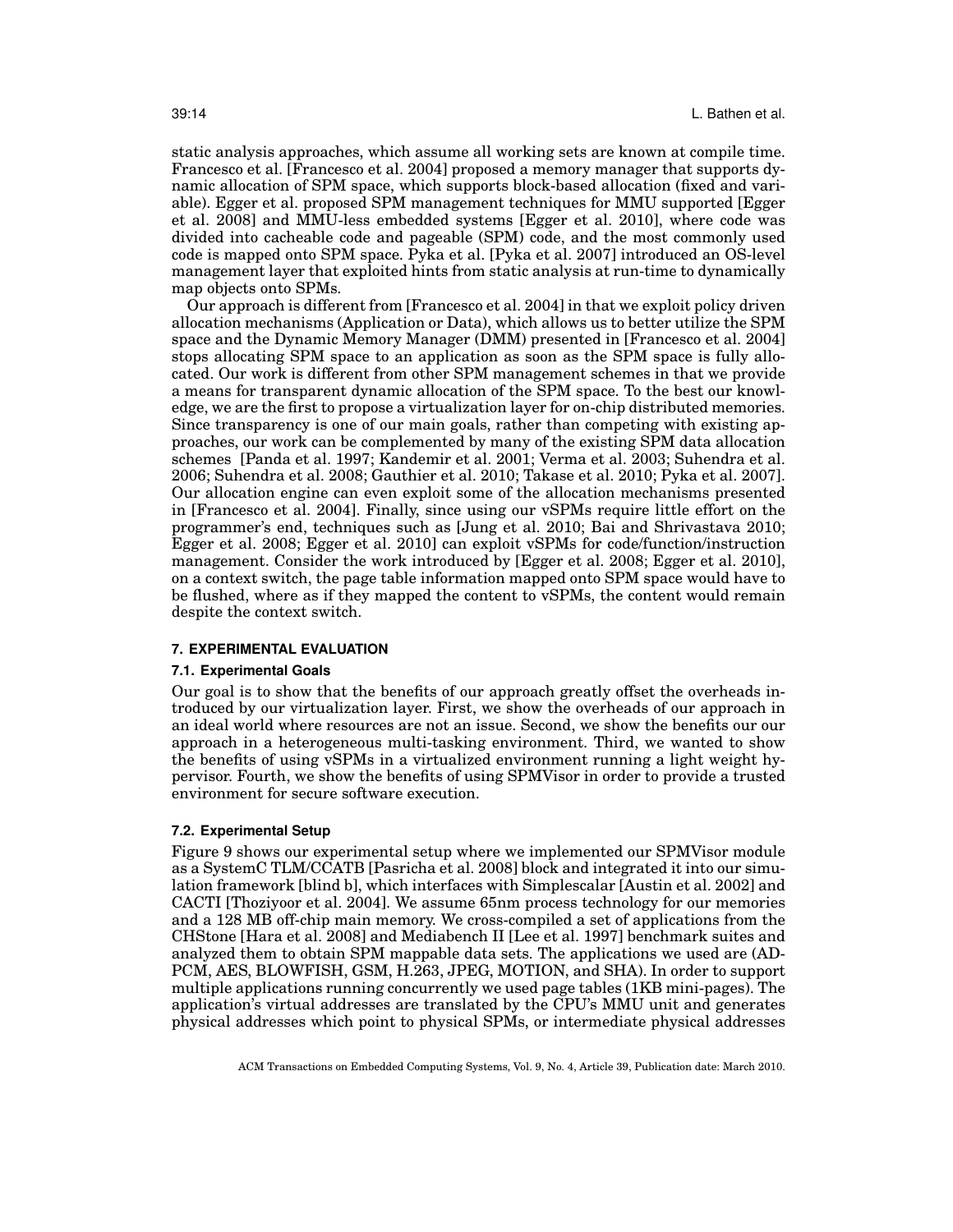Towards Distributed On-Chip Memory Virtualization 39:15



Fig. 9. Experimental Setup

which then point to vSPMs. Our environment can simulate a lightweight RTOS environment with context switching enabled as well as a light-weight hypervisor. Each OS/CPU instance can run anywhere between 1-4 OSes and 1-8 applications.



Fig. 10. Overheads in an ideal world

## **7.3. SPMVisor Overheads**

Figure 10 shows the power and latency overheads due to our virtualization layer. For this experiment, we compiled and ran each of the eight applications on a single CPU using a single 8KB SPM. On average we see 14% power consumption increase and 13% latency (execution time) increase. This is due to the fact that in an ideal world, after the VA/PA conversion done by MMU, the CPU read/write to the SPM using the PA with no additional noise (e.g., waiting for arbiter, contention at the SPM, etc.). In our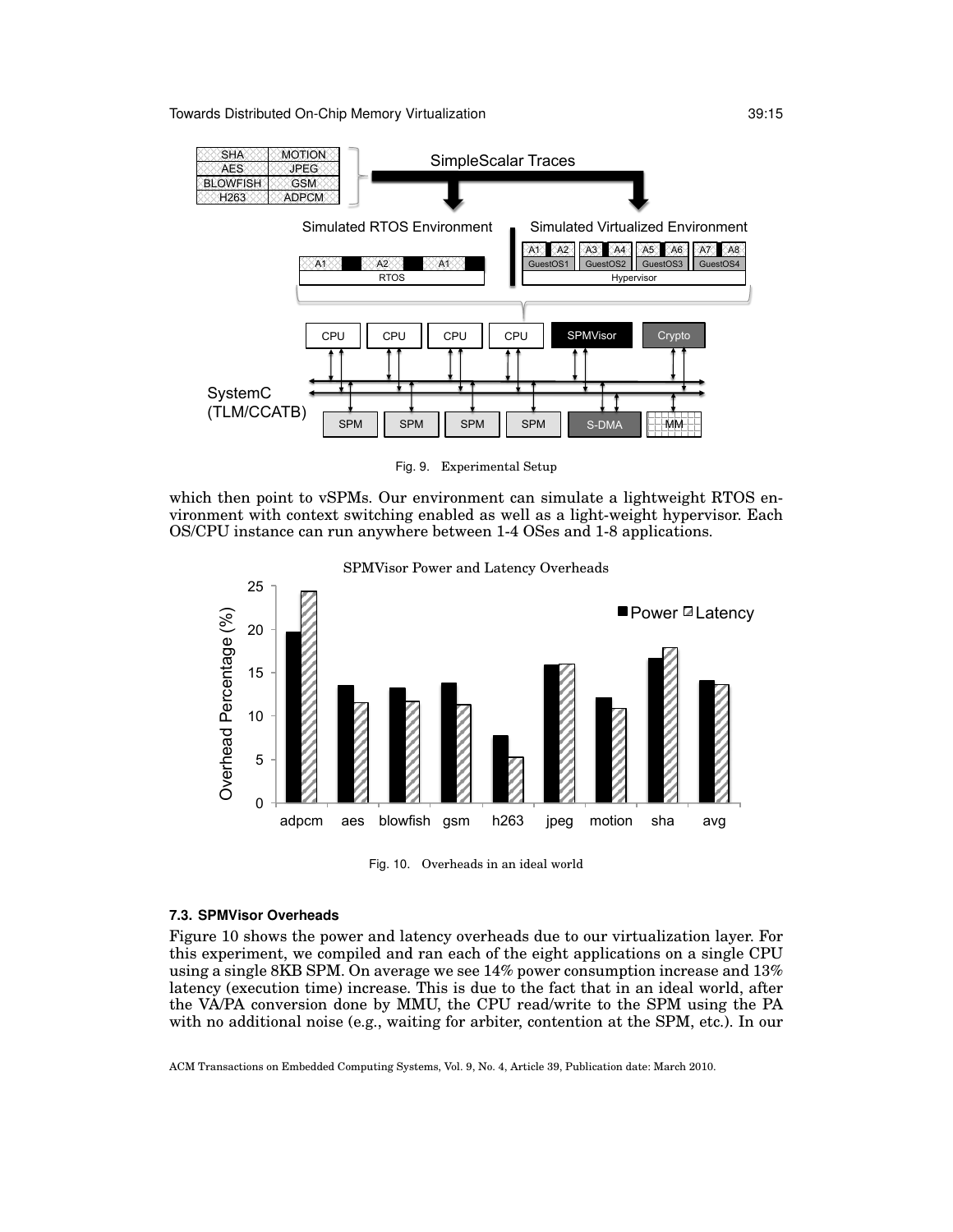case, in order to access vSPM data, each transaction goes through the MMU (like in the base case) and performs the VA/IPA translation. We then use the IPA to talk to the SPMVisor, look up the vSPM's metadata, do a second level address translation IPA/PA, and make the request to the physical SPM (after validating the request against the ACL if needed). We expect to see much higher overheads if the virtualization layer is implemented in software, so it is important to have hardware support in order to minimize the virtualization overheads.

## **7.4. SPMVisor Support for Heterogenous Multi-tasking Environments**



SPMVisor Energy Savings and Latency Reduction (%)

Fig. 11. RTOS SPMVisor savings for various configurations

Figure 11 shows the energy savings and latency reductions for a set of configurations: a) 8 Apps/CPU, 1xCPU, and 1x16KB SPM (1CPUx16KB). b) 4 Apps/CPU, 2xC-PUs, and 2x16KB SPMs (2CPUx16KB). c) 2 Apps/CPU, 4xCPUs, and 4x16KB SPMs (4CPUx16KB). We use the same configurations for 8KB and 16KB SPMs. We compare two approaches: 1) base case which consists of a lightweight RTOs with contextswitching enabled and 2) our approach which exploits the idea of the SPMVisor. As we can see in Figure 11, our approach achieves 85% power consumption reduction and 82% latency reduction for a CMP with 16KB distributed SPMs and 77% power consumption reduction and 72% latency reduction for a CMP with 8KB distributed SPMs. For this experiment we use *Data-driven* priority allocation and use data utilization as a metric for priority. We set the context-switching window to 100K instructions (rather than cycles to keep the comparison consistent). The reason for the savings is that the context-switch requires swapping the contents (flushing the page tables) of the SPM being used by the CPU. As a result, the context-switch with no SPM virtualization (vSPMs) incurs high power/performance overheads due to the flushing/loading of the SPM contents. The % reduction is smaller for the 16KB SPMs than the 8KB SPMs because the amount of contention for SPM space between the applications is lower.

## **7.5. Benefits of vSPMs in a Virtualized**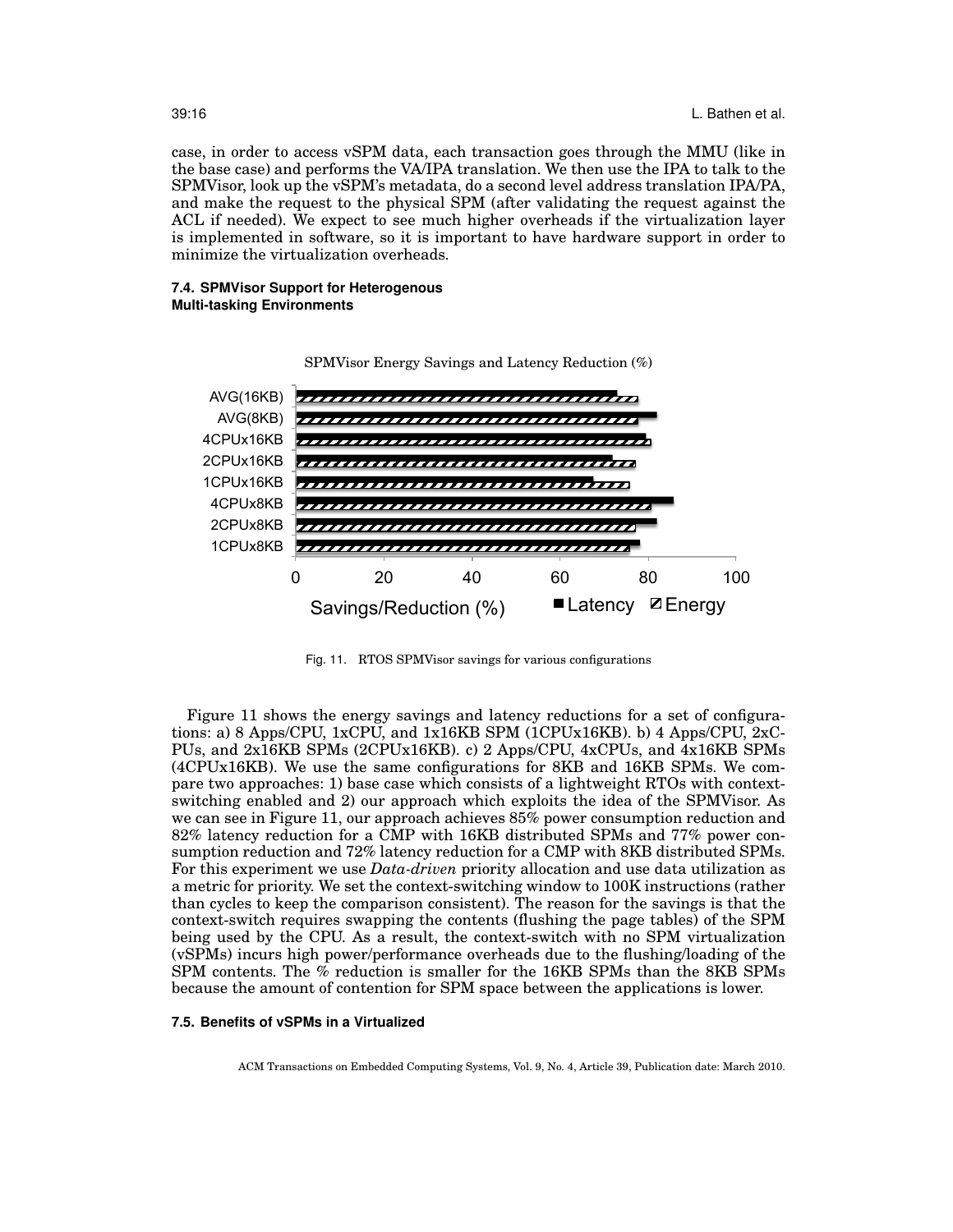

Table III: Virtualized Environment Configurations

Fig. 12. Virtualized environment running on CMP with vSPM support

# **Environment**

For this experiment we wanted to show the benefits of using vSPMs in a virtualized environment. Table III shows a set of configurations where we varied the number of Applications per Guest OSes, and the number of Guest OSes. In the virtualized environment, we assume application context switch costs and OS context switch costs similar to the ones presented in [David et al. 2007]. The baseline approach assumes that on every OS/Application context switch, the contents of the SPM where the OS- /Application is running are flushed. The benefits of our approach (reduced latency and better energy utilization) are depicted in Figure 12, where each of the configurations shown in Table III were run on top of varying number of CPUs. For this experiment we assumed that each CPU could access 8KB of SPM space (and 8KB of vSPM space) and kept page tables for SPM mapped data in order to flush only contents belonging to the preempted application(s). On average we see 76% reduction in energy utilization and 49% in latency across all the configurations. As a result, a hypervisor exploiting our vSPMs will have much lower context switch time.

## **7.6. Performance Comparison Among Various Secure Approaches**

Figure 13 shows the energy efficiency and performance comparison between the three schemes discussed in Section 4.5. The *Halt* approach evicts the contents of all processes from SPM space and halts all tasks, thereby granting full access to the underlying hardware to the given architecture. The *Encryption* scheme refers to the SPMVisor approach with no Secure-DMA support (e.g., no protection of main-memory (PEM space) via locking of the address space). In the *Encryption* scheme, any request addressing any a vSPM block mapped to PEM space needs to go through the encryption/decryption process, thereby introducing extra power consumption/latency overheads. The *S-DMA* scheme refers to SPMVisor with Secure-DMA support, which locks part of the main-memory and grants restrictive access to SPMVisor. In the X-axis we have three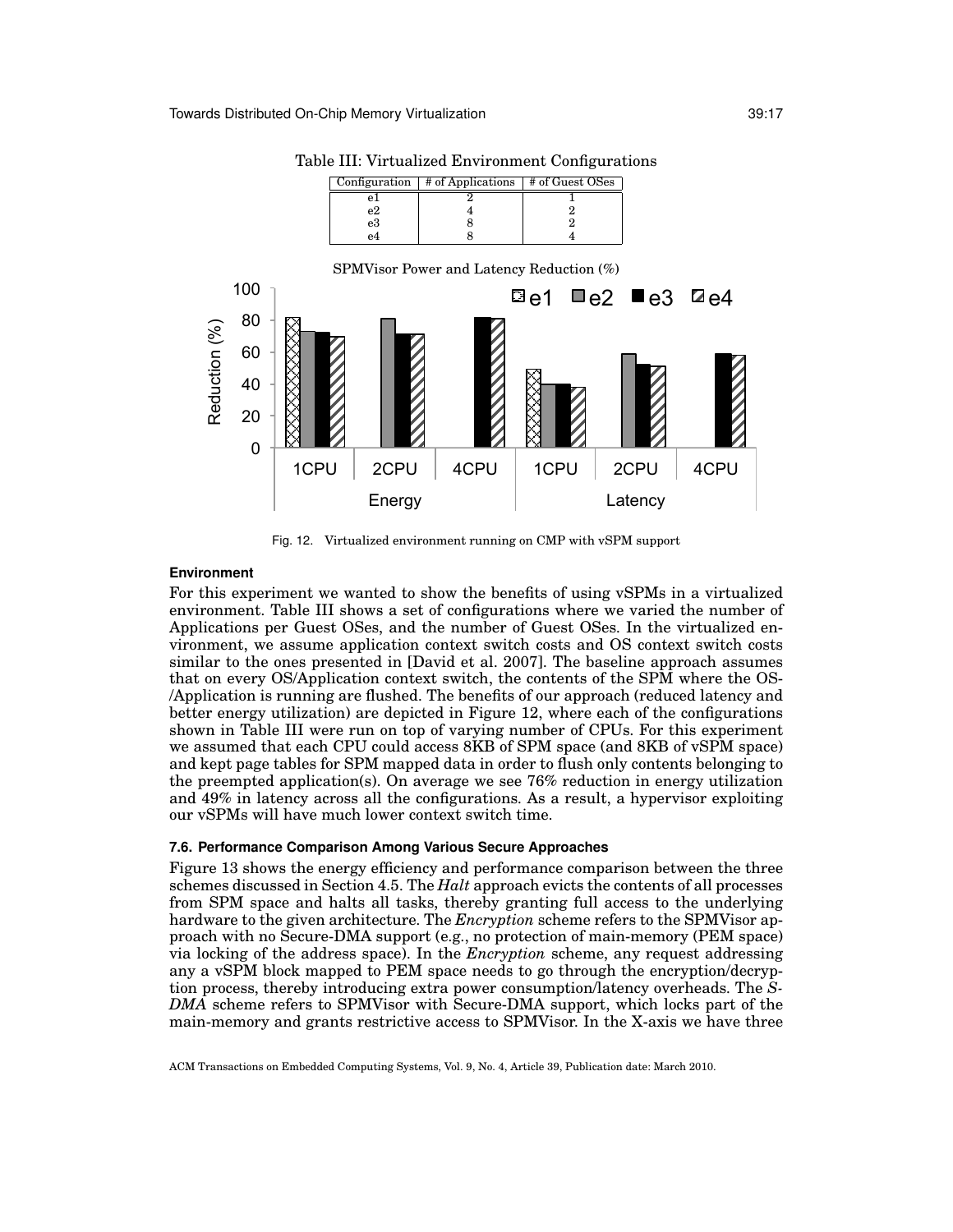39:18 L. Bathen et al.



Fig. 13. Comparison between various security schemes and their normalized energy utilization and latencies

different platforms in the following format: (# of applications per CPU  $x \neq 0$  CPUs  $x$ size of SPM assigned to each CPU), so  $2x2x8$  means two applications per CPU (total of 2 CPUs) and 2x8KB SPMs. We ran up to 8 applications concurrently with multitasking enabled. We defined SHA, AES, and BLOWFISH as secure applications which require trusted execution. For this experiment we used *Application-driven* priority allocation of blocks, so SHA, AES and BLOWFISH were given the highest priority when allocating SPM space. We set the context-switching window to 100K instructions same as 7.4. As expected, SPMVisor with *S-DMA* support provides much better performance and energy utilization than the other the halt approach as it does not have to halt processes nor evict data every time a trusted application needs to run (77% and 81% on average). The reason why SPMVisor with *S-DMA* and SPMVisor with full *Encryption* are close to each other is that any data *mapped by the compiler* to off-chip memory will be encrypted/decrypted and any data loaded/flushed to/from SPM is also encrypted/decrypted. The main difference in the schemes is when the SPMVisor maps vSPM blocks to PEM space. In this case, any access to a PEM mapped vSPM block will have to be decrypted/encrypted by the *Encryption* scheme, whereas the *S-DMA* does not have to go through the extra encryption/decryption step. As a result, the *S-DMA* scheme will always outperform (be more efficient than) the *Encryption* scheme. In this experiment we do not observe much difference between the *S-DMA* and *Encryption* schemes because the SPMVisor exploited *Application-driven* priority allocation, hence, for the trusted applications, there were very few blocks mapped to PEM space.

## **8. CONCLUSION**

In this paper, we introduced the concept of *SPMVisor, a hardware/software layer that virtualizes the scratchpad memory space in order to facilitate the use of distributed SPMs in an efficient, transparent and secure manner*. We introduce the notion of virtual ScratchPad Memories (vSPMs) to provide software programmers a transparent view of the on-chip memory space. To protect the on-chip memory space, the SPMVisor supports vSPM-level and block-level access control lists. Finally, in order to efficiently manage the on-chip real-estate, our SPMVisor supports policy-driven allocation strategies based on privilege levels. Our experimental results on Mediabench/CH-Stone benchmarks running on various Chip-Multiprocessor configurations and soft-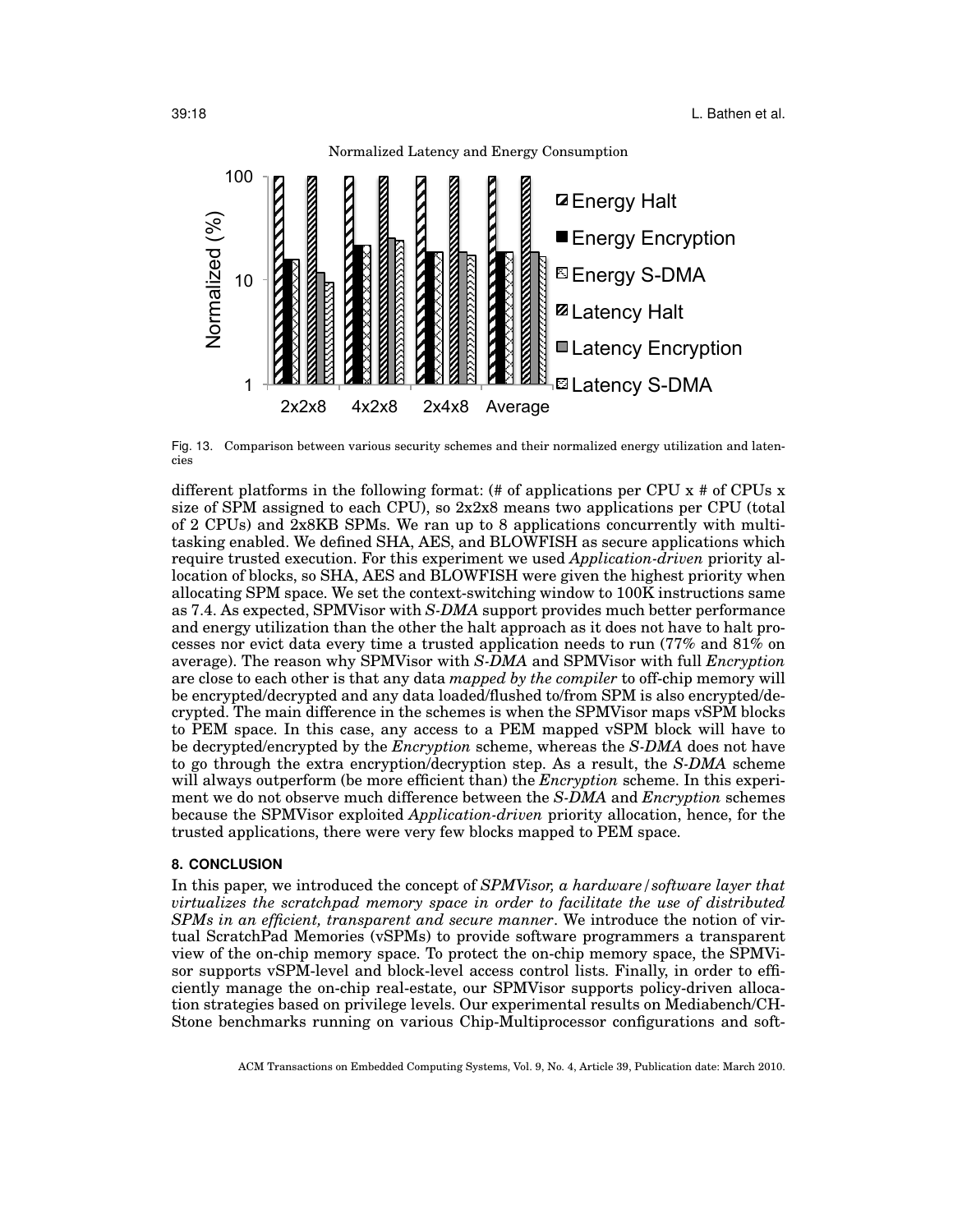Towards Distributed On-Chip Memory Virtualization 39:19

ware stacks (RTOS, virtualization, secure execution) showed that SPMVisor enhances performance by 71% on average and reduces power consumption by 79% on average. We showed the benefits of using vSPMs in a various environments (a RTOS/heterogeneous multi-tasking environment, a virtualized environment, and a trusted execution environment). Future work includes the integration of the SPMVisor into the OS/hypervisor layer as software module, tightly coupling the SPMVisor into a fully functional hardware/software virtual layer, and exploring the scalability of the SPMVisor in a Network-on-Chip platform.

# **REFERENCES**

- AGARWAL, V., HRISHIKESH, M. S., KECKLER, S. W., AND BURGER, D. 2000. Clock rate versus ipc: the end of the road for conventional microarchitectures. *SIGARCH Comput. Archit. News 28*, 248–259.
- ARM. 1999. Amba specication rev 2.0. In *IHI-0011A*.
- AUSTIN, T., LARSON, E., AND ERNST, D. 2002. Simplescalar: an infrastructure for computer system modeling. *Computer 35,* 2, 59 –67.
- BAI, K. AND SHRIVASTAVA, A. 2010. Heap data management for limited local memory (llm) multi-core processors. In *Proceedings of the eighth IEEE/ACM/IFIP Int. Conf. on Hardware/software codesign and system synthesis*. CODES/ISSS '10. 317–326.
- BANAKAR, R., STEINKE, S., LEE, B.-S., BALAKRISHNAN, M., AND MARWEDEL, P. 2002. Scratchpad memory: design alternative for cache on-chip memory in embedded systems. In *Proceedings of the tenth Int. Sym. on Hardware/software codesign*. CODES '02.
- BLIND. for review.
- BLIND. for review.
- CHO, D., PASRICHA, S., ISSENIN, I., DUTT, N., PAEK, Y., AND KO, S. 2008. Compiler driven data layout optimization for regular/irregular array access patterns. In *Proceedings of the 2008 ACM SIGPLAN-SIGBED Conf. on Languages, compilers, and tools for embedded systems*. LCTES '08. 41–50.
- COBURN, J., RAVI, S., RAGHUNATHAN, A., AND CHAKRADHAR, S. 2005. Seca: security-enhanced communication architecture. In *Proceedings of the 2005 Int. Conf. on Compilers, architectures and synthesis for embedded systems*. CASES '05. ACM, New York, NY, USA.
- DAVID, F. M., CARLYLE, J. C., AND CAMPBELL, R. H. 2007. Context switch overheads for linux on arm platforms. In *Proceedings of the 2007 workshop on Experimental computer science*. ExpCS '07. ACM, New York, NY, USA.
- EGGER, B., KIM, S., JANG, C., LEE, J., MIN, S. L., AND SHIN, H. 2010. Scratchpad memory management techniques for code in embedded systems without an mmu. *Computers, IEEE Trans. on 59,* 8.
- EGGER, B., LEE, J., AND SHIN, H. 2008. Dynamic scratchpad memory management for code in portable systems with an mmu. *ACM Trans. Embed. Comput. Syst. 7*.
- FRANCESCO, P., MARCHAL, P., ATIENZA, D., BENINI, L., CATTHOOR, F., AND MENDIAS, J. M. 2004. An integrated hardware/software approach for run-time scratchpad management. In *Proceedings of the 41st annual Design Automation Conf.* DAC '04.
- GAUTHIER, L., ISHIHARA, T., TAKASE, H., TOMIYAMA, H., AND TAKADA, H. 2010. Minimizing inter-task interferences in scratch-pad memory usage for reducing the energy consumption of multi-task systems. In *Proceedings of the 2010 Int. Conf. on Compilers, architectures and synthesis for embedded systems*. CASES '10. 157–166.
- GOOGLE. Android. *Google, http://www.android.com/*.
- HARA, Y., TOMIYAMA, H., HONDA, S., TAKADA, H., AND ISHII, K. 2008. Chstone: A benchmark program suite for practical c-based high-level synthesis. In *Circuits and Systems, 2008. ISCAS 2008. IEEE Int. Sym. on*. 1192 –1195.
- HEISER, G. 2008. The role of virtualization in embedded systems. In *Proceedings of the 1st workshop on Isolation and integration in embedded systems*. IIES '08.
- HUANG, W., YOU, K., ZHANG, S., HAN, J., AND ZENG, X. 2009. Unified low cost crypto architecture accelerating rsa/sha-1 for security processor. In *ASIC, 2009. ASICON '09. IEEE 8th Int. Conf. on*. 151 –154.
- IBM. 2005. The cell project. *IBM, http://www.research.ibm.com/ cell/*.
- INTEL. 2009. Single-chip cloud computer. *Intel, http://techresearch.intel.com/ ProjectDetails.aspx?Id=1*.